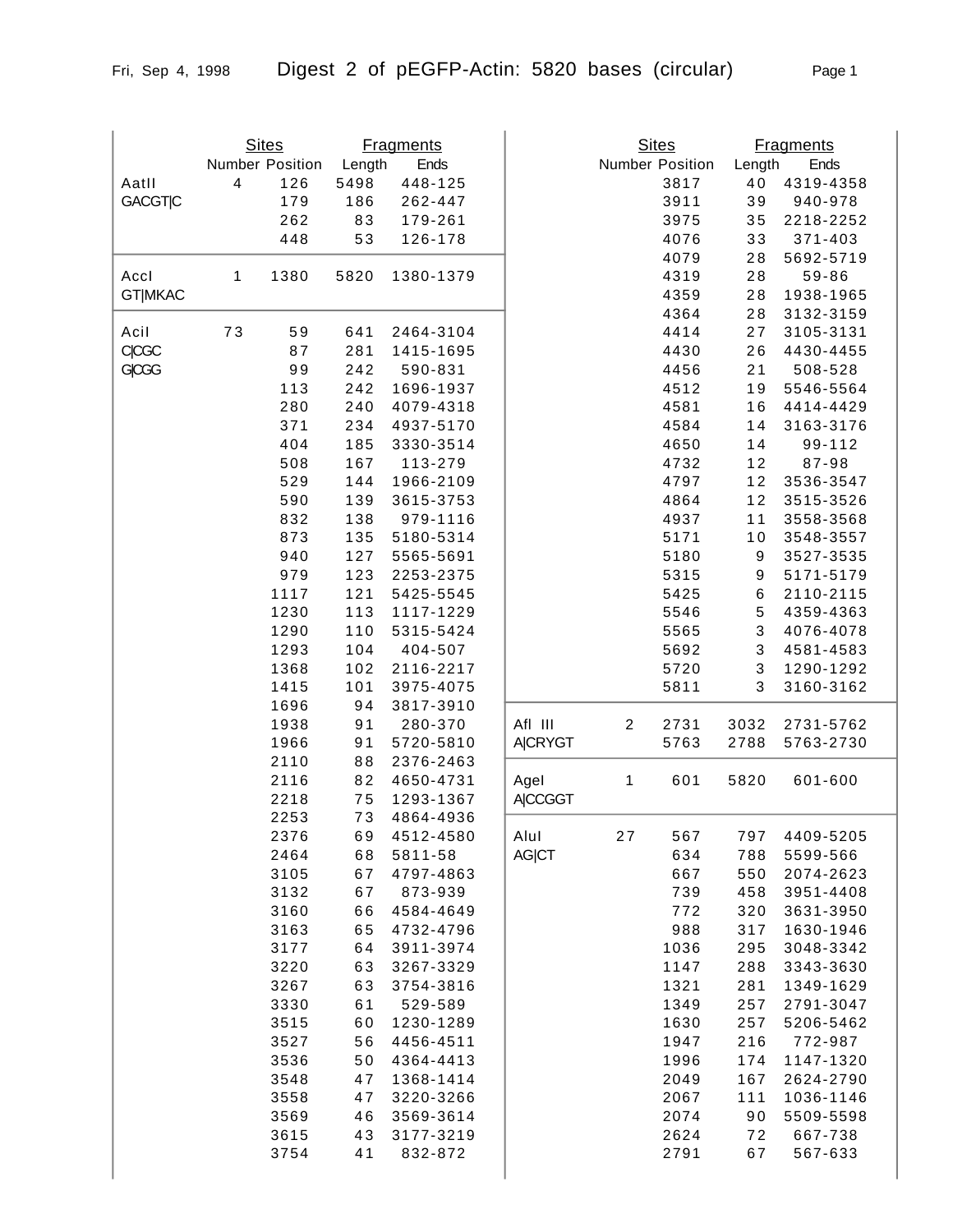|                    | <b>Sites</b><br>Number Position<br>3048 |      | Length<br>53            | <b>Fragments</b><br>Ends<br>1996-2048 |                       |                | <b>Sites</b><br>Number Position<br>1643 | Length<br>87     | <b>Fragments</b><br>Ends<br>1344-1430 |
|--------------------|-----------------------------------------|------|-------------------------|---------------------------------------|-----------------------|----------------|-----------------------------------------|------------------|---------------------------------------|
|                    |                                         | 3343 | 49                      | 1947-1995                             |                       |                |                                         |                  |                                       |
|                    |                                         | 3631 | 48                      | 988-1035                              | Avall                 | 5              | 1270                                    | 2461             | 1900-4360                             |
|                    |                                         | 3951 | 46                      | 5463-5508                             | <b>G GWCC</b>         |                | 1885                                    | 2284             | 4806-1269                             |
|                    |                                         | 4409 | 33                      | 739-771                               |                       |                | 1900                                    | 615              | 1270-1884                             |
|                    |                                         | 5206 | 33                      | 634-666                               |                       |                | 4361                                    | 445              | 4361-4805                             |
|                    |                                         | 5463 | 28                      | 1321-1348                             |                       |                | 4806                                    | 15               | 1885-1899                             |
|                    |                                         | 5509 | 18                      | 2049-2066                             |                       |                |                                         |                  |                                       |
|                    |                                         | 5599 | $\overline{7}$          | 2067-2073                             | Avrll                 | $\overline{2}$ | 3667                                    | 4805             | 4682-3666                             |
|                    |                                         |      |                         |                                       | <b>C CTAGG</b>        |                | 4682                                    | 1015             | 3667-4681                             |
| Alw26              | $\,6$                                   | 435  | 1551                    | 1718-3268                             |                       |                |                                         |                  |                                       |
| <b>GTCTCN</b>      |                                         | 1718 | 1421                    | 4834-434                              | <b>BamHI</b>          | 1              | 2480                                    | 5820             | 2480-2479                             |
| <b>INNNNNGAGAC</b> |                                         | 3269 | 1283                    | 435-1717                              | <b>G GATCC</b>        |                |                                         |                  |                                       |
|                    |                                         | 3687 | 1019                    | 3687-4705                             |                       |                |                                         |                  |                                       |
|                    |                                         | 4706 | 418                     | 3269-3686                             | Banl                  | 10             | 466                                     | 2407             | 3879-465                              |
|                    |                                         | 4834 | 128                     | 4706-4833                             | <b>G GYRCC</b>        |                | 649                                     | 846              | 2998-3843                             |
|                    |                                         |      |                         |                                       |                       |                | 1458                                    | 809              | 649-1457                              |
| Alwl               | 20                                      | 581  | 1216                    | 2497-3712                             |                       |                | 1467                                    | 687              | 2311-2997                             |
| <b>GGATCNNNN</b>   |                                         | 1108 | 1196                    | 5205-580                              |                       |                | 1608                                    | 647              | 1608-2254                             |
| <b>INNNNNGATCC</b> |                                         | 1307 | 611                     | 1307-1917                             |                       |                | 2255                                    | 183              | 466-648                               |
|                    |                                         | 1918 | 527                     | 581-1107                              |                       |                | 2311                                    | 141              | 1467-1607                             |
|                    |                                         | 2378 | 460                     | 1918-2377                             |                       |                | 2998                                    | 56               | 2255-2310                             |
|                    |                                         | 2426 | 363                     | 4270-4632                             |                       |                | 3844                                    | 35               | 3844-3878                             |
|                    |                                         | 2475 | 358                     | 4662-5019                             |                       |                | 3879                                    | $\boldsymbol{9}$ | 1458-1466                             |
|                    |                                         | 2488 | 311                     | 3713-4023                             |                       |                |                                         |                  |                                       |
|                    |                                         | 2497 | 199                     | 1108-1306                             | Banll                 | 3              | 3036                                    | 3936             | 4920-3035                             |
|                    |                                         | 3713 | 181                     | 4089-4269                             | <b>GRGCY C</b>        |                | 4210                                    | 1174             | 3036-4209                             |
|                    |                                         | 4024 | 96                      | 5021-5116                             |                       |                | 4920                                    | 710              | 4210-4919                             |
|                    |                                         | 4089 | 86                      | 5119-5204                             |                       |                |                                         |                  |                                       |
|                    |                                         | 4270 | 65                      | 4024-4088                             | <b>Bbel</b>           | $\overline{2}$ | 1462                                    | 3434             | 3848-1461                             |
|                    |                                         | 4633 | 49                      | 2426-2474                             | <b>GGCGCIC</b>        |                | 3848                                    | 2386             | 1462-3847                             |
|                    |                                         | 4662 | 48                      | 2378-2425                             |                       |                |                                         |                  |                                       |
|                    |                                         | 5020 | 29                      | 4633-4661                             | <b>Bbsl</b>           | 1              | 1432                                    | 5820             | 1432-1431                             |
|                    |                                         | 5021 | 13                      | 2475-2487                             | <b>GAAGACNN</b>       |                |                                         |                  |                                       |
|                    |                                         | 5117 | 9                       | 2488-2496                             | <b>INNNNNNGTCTTC</b>  |                |                                         |                  |                                       |
|                    |                                         | 5119 | $\overline{\mathbf{c}}$ | 5117-5118                             |                       |                |                                         |                  |                                       |
|                    |                                         | 5205 | 1                       | 5020-5020                             | <b>Bbvl</b>           | 24             | 759                                     | 1145             | 5434-758                              |
|                    |                                         |      |                         |                                       | <b>GCAGCNNNNNNNN</b>  |                | 865                                     | 665              | 3127-3791                             |
| AlwNI              | $\overline{2}$                          | 4946 | 5412                    | 5354-4945                             | INNNNNNNNNNNNGCT.1149 |                |                                         | 528              | 2105-2632                             |
| <b>CAGNNN CTG</b>  |                                         | 5354 | 408                     | 4946-5353                             |                       |                | 1156                                    | 494              | 2633-3126                             |
|                    |                                         |      |                         |                                       |                       |                | 1182                                    | 453              | 4481-4933                             |
| ApaLl              | 1                                       | 5449 | 5820                    | 5449-5448                             |                       |                | 1185                                    | 432              | 1185-1616                             |
| <b>G TGCAC</b>     |                                         |      |                         |                                       |                       |                | 1617                                    | 412              | 4069-4480                             |
|                    |                                         |      |                         |                                       |                       |                | 1647                                    | 379              | 1647-2025                             |
| Apol               | 3                                       | 2659 | 5705                    | 2774-2658                             |                       |                | 2026                                    | 284              | 865-1148                              |
| <b>R AATTY</b>     |                                         | 2763 | 104                     | 2659-2762                             |                       |                | 2061                                    | 206              | 5135-5340                             |
|                    |                                         | 2774 | 11                      | 2763-2773                             |                       |                | 2105                                    | 201              | 4934-5134                             |
|                    |                                         |      |                         |                                       |                       |                | 2633                                    | 126              | 3792-3917                             |
| Asel               | 1                                       | 8    | 5820                    | $8 - 7$                               |                       |                | 3127                                    | 106              | 759-864                               |
| <b>AT TAAT</b>     |                                         |      |                         |                                       |                       |                | 3792                                    | 93               | 3976-4068                             |
|                    |                                         |      |                         |                                       |                       |                | 3918                                    | 90               | 5344-5433                             |
| Aval               | 3                                       | 1344 | 5521                    | 1643-1343                             |                       |                | 3960                                    | 44               | 2061-2104                             |
| <b>C YCGRG</b>     |                                         | 1431 | 212                     | 1431-1642                             |                       |                | 3976                                    | 42               | 3918-3959                             |
|                    |                                         |      |                         |                                       |                       |                |                                         |                  |                                       |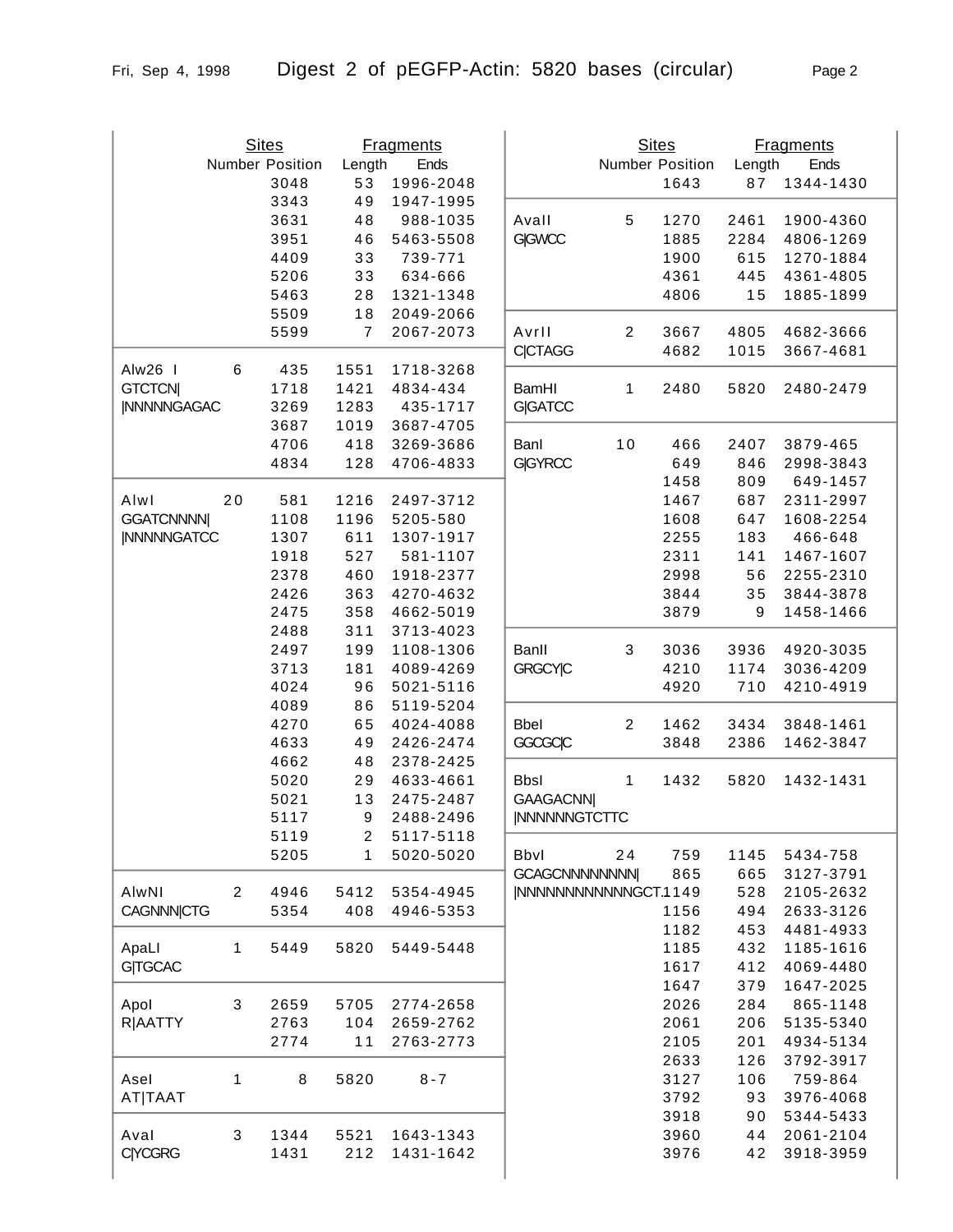|                      |                | <b>Sites</b>    |                           | <b>Fragments</b> |                     |                | <b>Sites</b>    |        | <b>Fragments</b> |
|----------------------|----------------|-----------------|---------------------------|------------------|---------------------|----------------|-----------------|--------|------------------|
|                      |                | Number Position | Length                    | Ends             |                     |                | Number Position | Length | Ends             |
|                      |                | 4069            | 35                        | 2026-2060        | <b>BsaHI</b>        | 8              | 123             | 2386   | 1459-3844        |
|                      |                | 4481            | 30                        | 1617-1646        | <b>GRICGYC</b>      |                | 176             | 1317   | 4626-122         |
|                      |                | 4934            | 26                        | 1156-1181        |                     |                | 259             | 1014   | 445-1458         |
|                      |                | 5135            | 16                        | 3960-3975        |                     |                | 445             | 702    | 3845-4546        |
|                      |                |                 | $\overline{7}$            |                  |                     |                |                 |        |                  |
|                      |                | 5341            |                           | 1149-1155        |                     |                | 1459            | 186    | 259-444          |
|                      |                | 5344            | $\ensuremath{\mathsf{3}}$ | 5341-5343        |                     |                | 3845            | 83     | 176-258          |
|                      |                | 5434            | 3                         | 1182-1184        |                     |                | 4547            | 79     | 4547-4625        |
|                      |                |                 |                           |                  |                     |                | 4626            | 53     | 123-175          |
| Bcgl                 | $\overline{2}$ | 704             | 4686                      | 1838-703         |                     |                |                 |        |                  |
| GCANNNNNNTCGNNNM.838 |                |                 | 1134                      | 704-1837         | <b>Bsal</b>         | $\overline{2}$ | 1718            | 3116   | 1718-4833        |
| INNNNNNNNNNCGANN     |                |                 |                           |                  | <b>GGTCTCN</b>      |                | 4834            | 2704   | 4834-1717        |
|                      |                |                 |                           |                  | <b>INNNNNGAGACC</b> |                |                 |        |                  |
| Bcgl                 | $\overline{2}$ | 738             | 4686                      | 1872-737         |                     |                |                 |        |                  |
| CGANNNNNNTGCNNNM.872 |                |                 | 1134                      | 738-1871         | <b>BsaJl</b>        | 35             | 361             | 1072   | 2307-3378        |
| INNNNNNNNNNGCANN     |                |                 |                           |                  | <b>C CNNGG</b>      |                | 612             | 690    | 4913-5602        |
|                      |                |                 |                           |                  |                     |                | 642             | 578    | 5603-360         |
| Bcl I                | 1              | 2502            | 5820                      | 2502-2501        |                     |                | 782             | 406    | 1024-1429        |
|                      |                |                 |                           |                  |                     |                |                 |        |                  |
| <b>T GATCA</b>       |                |                 |                           |                  |                     |                | 945             | 405    | 4277-4681        |
|                      |                |                 |                           |                  |                     |                | 969             | 341    | 3667-4007        |
| <b>Bfal</b>          | 9              | 593             | 1883                      | 593-2475         |                     |                | 1024            | 270    | 1686-1955        |
| <b>C TAG</b>         |                | 2476            | 1143                      | 5270-592         |                     |                | 1430            | 269    | 4008-4276        |
|                      |                | 2493            | 1015                      | 3668-4682        |                     |                | 1431            | 251    | 361-611          |
|                      |                | 2694            | 556                       | 3112-3667        |                     |                | 1463            | 173    | 1471-1643        |
|                      |                | 3112            | 418                       | 2694-3111        |                     |                | 1471            | 163    | 782-944          |
|                      |                | 3668            | 334                       | 4683-5016        |                     |                | 1644            | 140    | 642-781          |
|                      |                | 4683            | 253                       | 5017-5269        |                     |                | 1668            | 127    | 4682-4808        |
|                      |                | 5017            | 201                       | 2493-2693        |                     |                | 1686            | 123    | 3451-3573        |
|                      |                | 5270            | 17                        | 2476-2492        |                     |                | 1956            | 120    | 2149-2268        |
|                      |                |                 |                           |                  |                     |                | 2010            | 102    | 4810-4911        |
|                      |                |                 |                           | 3620-90          |                     |                |                 |        |                  |
| Bgl I                | 5              | 91              | 2291                      |                  |                     |                | 2034            | 94     | 2055-2148        |
| <b>GCCNNNNINGGC</b>  |                | 213             | 2187                      | 1433-3619        |                     |                | 2055            | 72     | 3379-3450        |
|                      |                | 284             | 1149                      | 284-1432         |                     |                | 2149            | 55     | 969-1023         |
|                      |                | 1433            | 122                       | $91 - 212$       |                     |                | 2269            | 54     | 1956-2009        |
|                      |                | 3620            | 71                        | 213-283          |                     |                | 2307            | 49     | 3618-3666        |
|                      |                |                 |                           |                  |                     |                | 3379            | 38     | 2269-2306        |
| Bgl II               | 1              | 1340            | 5820                      | 1340-1339        |                     |                | 3451            | 35     | 3574-3608        |
| <b>A GATCT</b>       |                |                 |                           |                  |                     |                | 3574            | 32     | 1431-1462        |
|                      |                |                 |                           |                  |                     |                | 3609            | 30     | 612-641          |
| <b>Bpml</b>          | 5              | 1058            | 2550                      | 2078-4627        |                     |                | 3618            | 24     | 945-968          |
| CTGGAGNNNNNNNNNM.298 |                |                 | 2193                      | 4685-1057        |                     |                | 3667            | 24     | 1644-1667        |
| INNNNNNNNNNNNNC2078  |                |                 | 780                       | 1298-2077        |                     |                | 4008            | 24     | 2010-2033        |
|                      |                | 4628            | 240                       | 1058-1297        |                     |                | 4277            | 21     | 2034-2054        |
|                      |                | 4685            | 57                        | 4628-4684        |                     |                | 4682            | 18     | 1668-1685        |
|                      |                |                 |                           |                  |                     |                | 4809            | 9      | 3609-3617        |
|                      |                |                 |                           |                  |                     |                |                 |        |                  |
| <b>BsaAl</b>         | 3              | 341             | 2620                      | 341-2960         |                     |                | 4810            | 8      | 1463-1470        |
| <b>YAC GTR</b>       |                | 2961            | 2012                      | 4149-340         |                     |                | 4912            | 1      | 1430-1430        |
|                      |                | 4149            | 1188                      | 2961-4148        |                     |                | 4913            | 1      | 4912-4912        |
|                      |                |                 |                           |                  |                     |                | 5603            | 1      | 4809-4809        |
| <b>BsaBI</b>         | 4              | 2333            | 4449                      | 3704-2332        |                     |                |                 |        |                  |
| <b>GATNN NNATC</b>   |                | 2417            | 1197                      | 2507-3703        | <b>BsaWI</b>        | 8              | 601             | 1390   | 2486-3875        |
|                      |                | 2507            | 90                        | 2417-2506        | <b>WICCGGW</b>      |                | 1331            | 864    | 5557-600         |
|                      |                | 3704            | 84                        | 2333-2416        |                     |                | 1814            | 844    | 3876-4719        |
|                      |                |                 |                           |                  |                     |                | 2486            | 730    | 601-1330         |
|                      |                |                 |                           |                  |                     |                |                 |        |                  |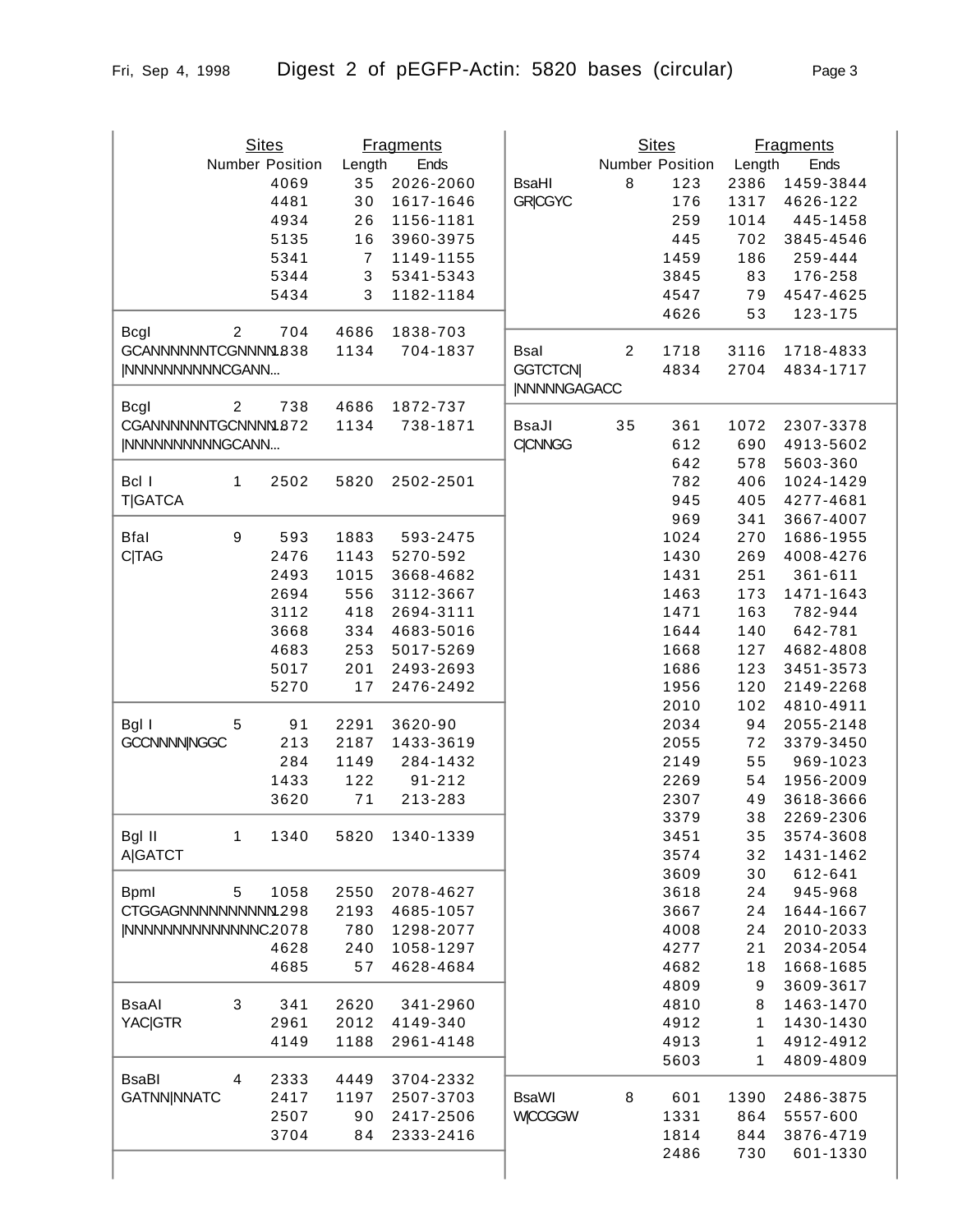Sites Number Position 3876 4720 5410 5557

Bsc4 | 25 49 CCNNNN|NNNGG 782

|        | <b>Fragments</b> |                     | <b>Sites</b> |                        |              | <b>Fragments</b> |
|--------|------------------|---------------------|--------------|------------------------|--------------|------------------|
| Length | Ends             |                     |              | <b>Number Position</b> | Length       | Ends             |
| 690    | 4720-5409        | <b>BsII</b>         | 25           | 50                     | 733          | 50-782           |
| 672    | 1814-2485        | <b>CCNNNNNNNGG</b>  |              | 783                    | 702          | 2155-2856        |
| 483    | 1331-1813        |                     |              | 946                    | 544          | 3826-4369        |
| 147    | 5410-5556        |                     |              | 1296                   | 392          | 3183-3574        |
|        |                  |                     |              | 1455                   | 366          | 1455-1820        |
| 733    | 49-781           |                     |              | 1821                   | 353          | 4932-5284        |
| 702    | 2154-2855        |                     |              | 1882                   | 350          | 946-1295         |
| 544    | 3825-4368        |                     |              | 2155                   | 326          | 2857-3182        |
| 392    | 3182-3573        |                     |              | 2857                   | 281          | 4370-4650        |
| 366    | 1454-1819        |                     |              | 3183                   | 279          | 5285-5563        |
| 353    | 4931-5283        |                     |              | 3575                   | 273          | 1882-2154        |
| 350    | 945-1294         |                     |              | 3826                   | 251          | 3575-3825        |
| 326    | 2856-3181        |                     |              | 4370                   | 166          | 5564-5729        |
| 281    | 4369-4649        |                     |              | 4651                   | 163          | 783-945          |
| 279    | 5284-5562        |                     |              | 4683                   | 159          | 1296-1454        |
| 273    | 1881-2153        |                     |              | 4684                   | 131          | 4684-4814        |
| 251    | 3574-3824        |                     |              | 4815                   | 122          | 5748-49          |
| 166    | 5563-5728        |                     |              | 4850                   | 61           | 1821-1881        |
| 163    | 782-944          |                     |              | 4900                   | 50           | 4850-4899        |
| 159    | 1295-1453        |                     |              | 4901                   | 35           | 4815-4849        |
| 131    | 4683-4813        |                     |              | 4932                   | 32           | 4651-4682        |
| 122    | 5747-48          |                     |              | 5285                   | 31           | 4901-4931        |
| 61     | 1820-1880        |                     |              | 5564                   | 18           | 5730-5747        |
| 50     | 4849-4898        |                     |              | 5730                   | 1            | 4683-4683        |
| 35     | 4814-4848        |                     |              | 5748                   | $\mathbf{1}$ | 4900-4900        |
| 32     | 4650-4681        |                     |              |                        |              |                  |
| 31     | 4900-4930        | <b>B</b> smFI       | 12           | 176                    | 1448         | 1913-3360        |
| 18     | 5729-5746        | GGGACNNNNNNNNNN 327 |              |                        | 1204         | 4792-175         |

|                      |   | 4650 | 163          | 782-944   |                     |                | 4900 | 50           | 4850-4899 |
|----------------------|---|------|--------------|-----------|---------------------|----------------|------|--------------|-----------|
|                      |   | 4682 | 159          | 1295-1453 |                     |                | 4901 | 35           | 4815-4849 |
|                      |   | 4683 | 131          | 4683-4813 |                     |                | 4932 | 32           | 4651-4682 |
|                      |   | 4814 | 122          | 5747-48   |                     |                | 5285 | 31           | 4901-4931 |
|                      |   | 4849 | 61           | 1820-1880 |                     |                | 5564 | 18           | 5730-5747 |
|                      |   | 4899 | 50           | 4849-4898 |                     |                | 5730 | $\mathbf{1}$ | 4683-4683 |
|                      |   | 4900 | 35           | 4814-4848 |                     |                | 5748 | 1            | 4900-4900 |
|                      |   | 4931 | 32           | 4650-4681 |                     |                |      |              |           |
|                      |   | 5284 | 31           | 4900-4930 | <b>BsmFI</b>        | 12             | 176  | 1448         | 1913-3360 |
|                      |   | 5563 | 18           | 5729-5746 | GGGACNNNNNNNNNN 327 |                |      | 1204         | 4792-175  |
|                      |   | 5729 | $\mathbf{1}$ | 4682-4682 | INNNNNNNNNNNNNNG495 |                |      | 1106         | 495-1600  |
|                      |   | 5747 | 1            | 4899-4899 |                     |                | 1601 | 532          | 3996-4527 |
|                      |   |      |              |           |                     |                | 1913 | 499          | 3497-3995 |
| <b>BseRI</b>         | 5 | 644  | 2801         | 3663-643  |                     |                | 3361 | 312          | 1601-1912 |
| GAGGAGNNNNNNNNNM.661 |   |      | 1329         | 2334-3662 |                     |                | 3433 | 168          | 327-494   |
| INNNNNNNNCTCCTC 2041 |   |      | 1017         | 644-1660  |                     |                | 3497 | 155          | 4637-4791 |
|                      |   | 2334 | 380          | 1661-2040 |                     |                | 3996 | 151          | 176-326   |
|                      |   | 3663 | 293          | 2041-2333 |                     |                | 4528 | 109          | 4528-4636 |
|                      |   |      |              |           |                     |                | 4637 | 72           | 3361-3432 |
| <b>Bsgl</b>          | 3 | 742  | 5399         | 1163-741  |                     |                | 4792 | 64           | 3433-3496 |
| GTGCAGNNNNNNNNNN.839 |   |      | 324          | 839-1162  |                     |                |      |              |           |
| NNNNNNNNNNNNNNC.1163 |   |      | 97           | 742-838   | <b>Bsml</b>         | $\overline{2}$ | 2596 | 5727         | 2689-2595 |
|                      |   |      |              |           | <b>GAATGCN</b>      |                | 2689 | 93           | 2596-2688 |
| <b>BsiEI</b>         | 4 | 606  | 1792         | 1962-3753 | <b>G CATTC</b>      |                |      |              |           |
| <b>CGRY CG</b>       |   | 1962 | 1675         | 3754-5428 |                     |                |      |              |           |
|                      |   | 3754 | 1356         | 606-1961  | Bsp1286             | 15             | 654  | 1194         | 1842-3035 |
|                      |   | 5429 | 997          | 5429-605  | <b>GDGCHIC</b>      |                | 783  | 1021         | 5453-653  |
|                      |   |      |              |           |                     |                | 1032 | 755          | 3036-3790 |
| <b>BsiHKAI</b>       | 6 | 1223 | 2305         | 1653-3957 |                     |                | 1223 | 710          | 4210-4919 |
| <b>GWGCWIC</b>       |   | 1569 | 1590         | 5453-1222 |                     |                | 1569 | 533          | 4920-5452 |
|                      |   | 1653 | 1305         | 4148-5452 |                     |                | 1653 | 346          | 1223-1568 |
|                      |   | 3958 | 346          | 1223-1568 |                     |                | 1842 | 249          | 783-1031  |
|                      |   | 4148 | 190          | 3958-4147 |                     |                | 3036 | 191          | 1032-1222 |
|                      |   | 5453 | 84           | 1569-1652 |                     |                | 3791 | 190          | 3958-4147 |
|                      |   |      |              |           |                     |                | 3884 | 189          | 1653-1841 |
|                      |   |      |              |           |                     |                |      |              |           |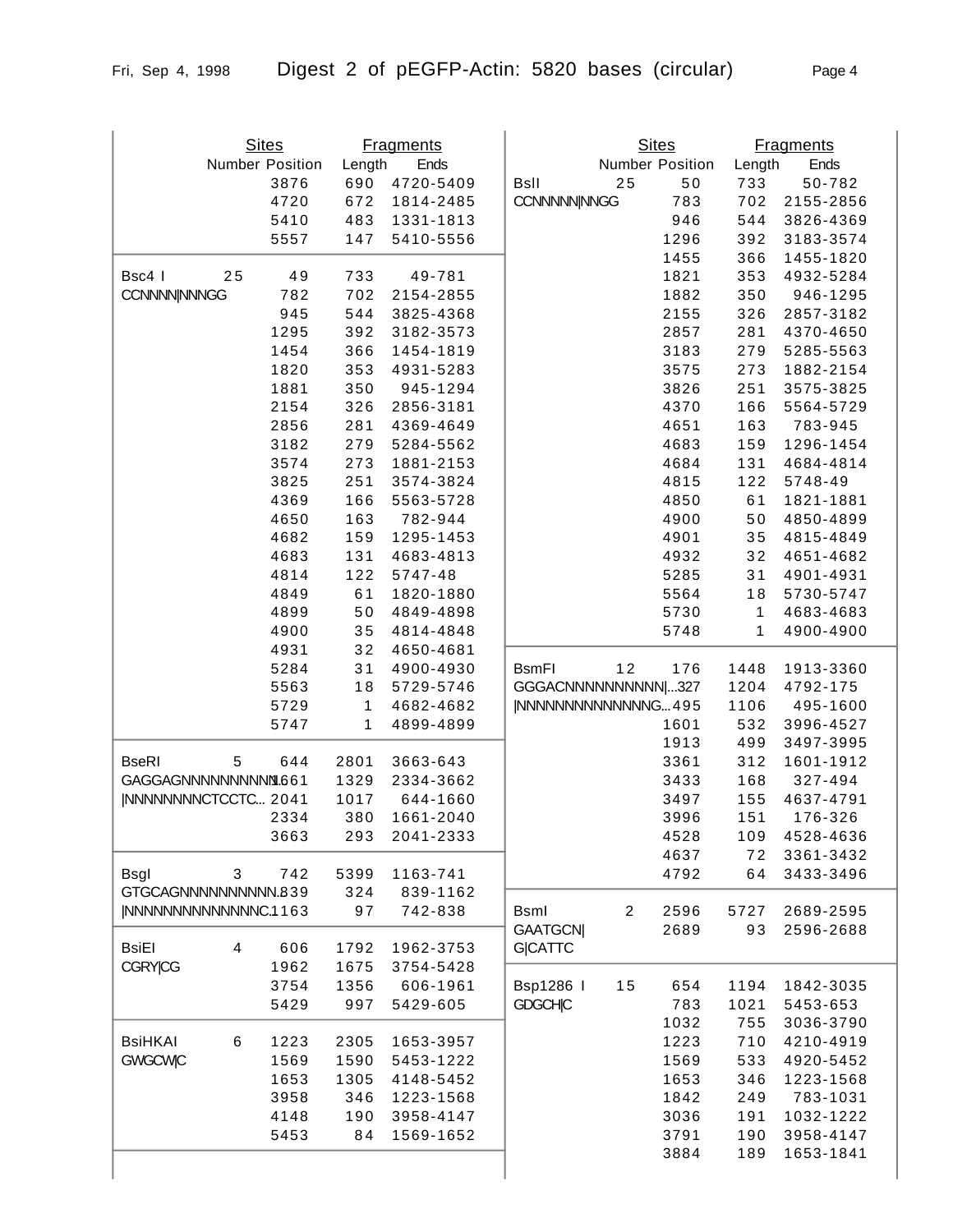|                     |                  | <b>Sites</b>    |        | <b>Fragments</b> |                 |    | <b>Sites</b>    |                | <b>Fragments</b> |
|---------------------|------------------|-----------------|--------|------------------|-----------------|----|-----------------|----------------|------------------|
|                     |                  | Number Position | Length | Ends             |                 |    | Number Position | Length         | Ends             |
|                     |                  | 3958            | 129    | 654-782          |                 |    | 5348            | 112            | 5236-5347        |
|                     |                  | 4148            | 93     | 3791-3883        |                 |    | 5361            | 13             | 5348-5360        |
|                     |                  | 4210            | 84     | 1569-1652        |                 |    |                 |                |                  |
|                     |                  | 4920            | 74     | 3884-3957        | <b>BssKI</b>    | 36 | 89              | 994            | 2385-3378        |
|                     |                  | 5453            | 62     | 4148-4209        | <b>CCNGG</b>    |    | 282             | 472            | 4912-5383        |
|                     |                  |                 |        |                  |                 |    | 641             | 396            | 3451-3846        |
| <b>BspEI</b>        | 1                | 1331            | 5820   | 1331-1330        |                 |    | 657             | 390            | 4230-4619        |
| <b>TICCGGA</b>      |                  |                 |        |                  |                 |    | 782             | 359            | 282-640          |
|                     |                  |                 |        |                  |                 |    | 894             | 288            | 1470-1757        |
| <b>BspHI</b>        | 4                | 1917            | 2694   | 5043-1916        |                 |    | 969             | 272            | 1023-1294        |
| <b>T CATGA</b>      |                  | 2196            | 1772   | 3271-5042        |                 |    | 1023            | 223            | 4007-4229        |
|                     |                  | 3271            | 1075   | 2196-3270        |                 |    | 1295            | 218            | 5384-5601        |
|                     |                  | 5043            | 279    | 1917-2195        |                 |    | 1430            | 193            | 89-281           |
|                     |                  |                 |        |                  |                 |    | 1431            | 189            | 4620-4808        |
| BspLU11 I           | 1                | 5763            | 5820   | 5763-5762        |                 |    | 1463            | 173            | 5736-88          |
| <b>A CATGT</b>      |                  |                 |        |                  |                 |    | 1470            | 160            | 3847-4006        |
|                     |                  |                 |        |                  |                 |    | 1758            | 135            | 1295-1429        |
| <b>BspMI</b>        | $\sqrt{3}$       | 3732            | 4989   | 4563-3731        |                 |    | 1887            | 129            | 1758-1886        |
| <b>ACCTGCNNNN</b>   |                  | 4113            | 450    | 4113-4562        |                 |    | 1896            | 125            | 657-781          |
| INNNNNNNNGCAGGT4563 |                  |                 | 381    | 3732-4112        |                 |    | 2010            | 121            | 2148-2268        |
|                     |                  |                 |        |                  |                 |    | 2055            | 121            | 5615-5735        |
| <b>BsrBI</b>        | 6                | 1966            | 3274   | 4512-1965        |                 |    | 2085            | 114            | 1896-2009        |
| <b>GAG CGG</b>      |                  | 2110            | 1189   | 3269-4457        |                 |    | 2148            | 112            | 782-893          |
|                     |                  |                 |        |                  |                 |    |                 |                |                  |
| <b>CCG</b> CTC      |                  | 3105            | 995    | 2110-3104        |                 |    | 2269            | 103            | 4809-4911        |
|                     |                  | 3269            | 164    | 3105-3268        |                 |    | 2307            | 78             | 2307-2384        |
|                     |                  | 4458            | 144    | 1966-2109        |                 |    | 2385            | 75             | 894-968          |
|                     |                  | 4512            | 54     | 4458-4511        |                 |    | 3379            | 63             | 2085-2147        |
|                     |                  |                 |        |                  |                 |    | 3434            | 55             | 3379-3433        |
| <b>BsrDI</b>        | $\overline{4}$   | 2110            | 3852   | 4078-2109        |                 |    | 3451            | 54             | 969-1022         |
| <b>GCAATGNN</b>     |                  | 2274            | 1741   | 2337-4077        |                 |    | 3847            | 45             | 2010-2054        |
| <b>CATTGC</b>       |                  | 2337            | 164    | 2110-2273        |                 |    | 4007            | 38             | 2269-2306        |
|                     |                  | 4078            | 63     | 2274-2336        |                 |    | 4230            | 32             | 1431-1462        |
|                     |                  |                 |        |                  |                 |    | 4620            | 30             | 2055-2084        |
| <b>BsrFI</b>        | $\boldsymbol{7}$ | 601             | 1793   | 4628-600         |                 |    | 4809            | 17             | 3434-3450        |
| <b>RICCGGY</b>      |                  | 764             | 1656   | 1406-3061        |                 |    | 4912            | 16             | 641-656          |
|                     |                  | 1406            | 1102   | 3062-4163        |                 |    | 5384            | 13             | 5602-5614        |
|                     |                  | 3062            | 642    | 764-1405         |                 |    | 5602            | 9              | 1887-1895        |
|                     |                  | 4164            | 283    | 4345-4627        |                 |    | 5615            | $\overline{7}$ | 1463-1469        |
|                     |                  | 4345            | 181    | 4164-4344        |                 |    | 5736            | 1              | 1430-1430        |
|                     |                  | 4628            | 163    | 601-763          |                 |    |                 |                |                  |
|                     |                  |                 |        |                  | <b>BssSI</b>    | 4  | 794             | 3643           | 794-4436         |
| <b>BsrGI</b>        | 1                | 1323            | 5820   | 1323-1322        | <b>C ACGAG</b>  |    | 4437            | 1027           | 4563-5589        |
| <b>T GTACA</b>      |                  |                 |        |                  | <b>C TCGTG</b>  |    | 4563            | 1024           | 5590-793         |
|                     |                  |                 |        |                  |                 |    | 5590            | 126            | 4437-4562        |
| Bsrl                | 11               | 296             | 1246   | 3990-5235        |                 |    |                 |                |                  |
| <b>ACTGGN</b>       |                  | 1225            | 1073   | 1801-2873        | <b>BstBI</b>    | 1  | 4527            | 5820           | 4527-4526        |
| <b>C CAGT</b>       |                  | 1589            | 929    | 296-1224         | <b>TT CGAA</b>  |    |                 |                |                  |
|                     |                  | 1801            | 755    | 5361-295         |                 |    |                 |                |                  |
|                     |                  | 2874            | 678    | 2874-3551        | <b>BstEll</b>   | 1  | 1825            | 5820           | 1825-1824        |
|                     |                  | 3552            | 364    | 1225-1588        | <b>G GTNACC</b> |    |                 |                |                  |
|                     |                  | 3789            | 237    | 3552-3788        |                 |    |                 |                |                  |
|                     |                  | 3990            | 212    | 1589-1800        | BstF5 I         | 14 | 654             | 1833           | 4641-653         |
|                     |                  |                 |        |                  |                 |    |                 |                |                  |
|                     |                  | 5236            | 201    | 3789-3989        | <b>GGATGNN</b>  |    | 1020            | 1149           | 2382-3530        |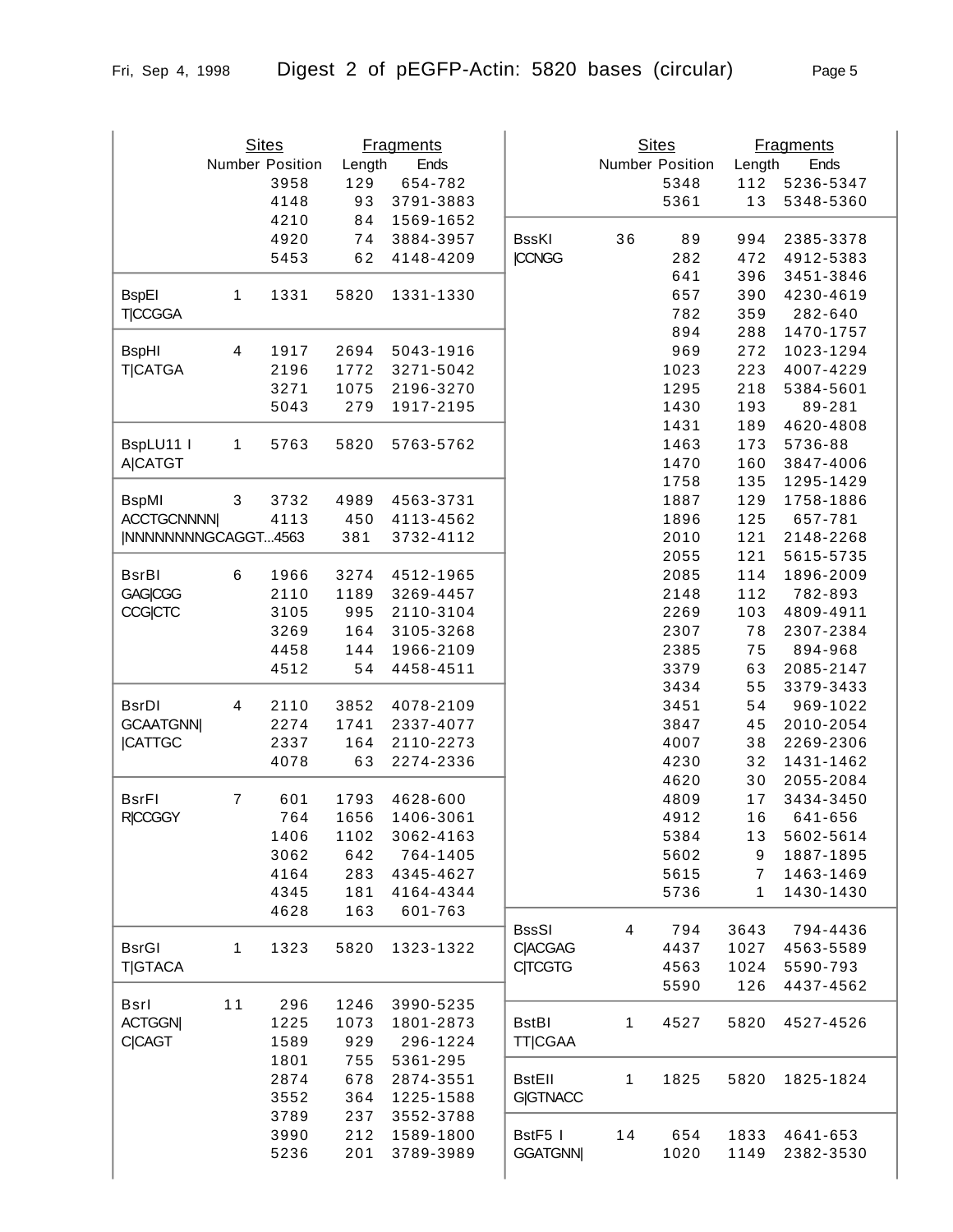|               | <b>Sites</b>    |      |                | <b>Fragments</b> |                 |      | <b>Sites</b>    |                  | <b>Fragments</b> |
|---------------|-----------------|------|----------------|------------------|-----------------|------|-----------------|------------------|------------------|
|               | Number Position |      | Length         | Ends             |                 |      | Number Position | Length           | Ends             |
| <b>CATCC</b>  |                 | 1360 | 457            | 3705-4161        |                 |      | 3220            | 110              | 1260-1369        |
|               |                 | 1539 | 454            | 4187-4640        |                 |      | 3911            | 84               | 4650-4733        |
|               |                 | 1872 | 366            | 654-1019         |                 |      | 4212            | 69               | 4797-4865        |
|               |                 | 2169 | 340            | 1020-1359        |                 |      | 4650            | 63               | 4734-4796        |
|               |                 | 2214 | 333            | 1539-1871        |                 |      | 4734            | 45               | 1370-1414        |
|               |                 | 2292 | 297            | 1872-2168        |                 |      | 4797            | 36               | 2733-2768        |
|               |                 | 2382 | 179            | 1360-1538        |                 |      | 4866            | 31               | 3189-3219        |
|               |                 | 3531 | 174            | 3531-3704        |                 |      | 5139            | 24               | 3165-3188        |
|               |                 |      |                |                  |                 |      |                 |                  |                  |
|               |                 | 3705 | 90             | 2292-2381        |                 |      | 5720            | 20               | 3145-3164        |
|               |                 | 4162 | 78             | 2214-2291        |                 |      |                 |                  |                  |
|               |                 | 4187 | 45             | 2169-2213        | <b>BstYl</b>    | 13   | 586             | 1527             | 2489-4015        |
|               |                 | 4641 | 25             | 4162-4186        | <b>R GATCY</b>  |      | 1113            | 1284             | 5122-585         |
|               |                 |      |                |                  |                 |      | 1340            | 583              | 1340-1922        |
| <b>BstNI</b>  | 27              | 91   | 994            | 2387-3380        |                 |      | 1923            | 557              | 1923-2479        |
| <b>CC WGG</b> |                 | 284  | 779            | 3453-4231        |                 |      | 2480            | 527              | 586-1112         |
|               |                 | 659  | 690            | 4914-5603        |                 |      | 2489            | 392              | 4262-4653        |
|               |                 | 784  | 579            | 4232-4810        |                 |      | 4016            | 359              | 4654-5012        |
|               |                 | 896  | 440            | 1025-1464        |                 |      | 4262            | 246              | 4016-4261        |
|               |                 | 971  | 375            | 284-658          |                 |      | 4654            | 227              | 1113-1339        |
|               |                 | 1025 | 288            | 1472-1759        |                 |      | 5013            | 86               | 5025-5110        |
|               |                 | 1465 | 193            | 91-283           |                 |      | 5025            | 12               | 5013-5024        |
|               |                 | 1472 | 173            | 5738-90          |                 |      | 5111            | 11               | 5111-5121        |
|               |                 | 1760 | 129            | 1760-1888        |                 |      | 5122            | $\boldsymbol{9}$ | 2480-2488        |
|               |                 | 1889 | 125            |                  |                 |      |                 |                  |                  |
|               |                 |      |                | 659-783          |                 |      |                 |                  |                  |
|               |                 | 2012 | 123            | 1889-2011        | Bsu36 I         | 3    | 2124            | 2987             | 4957-2123        |
|               |                 | 2057 | $121$          | 5617-5737        | <b>CC TNAGG</b> |      | 3325            | 1632             | 3325-4956        |
|               |                 | 2087 | $121$          | 2150-2270        |                 |      | 4957            | 1201             | 2124-3324        |
|               |                 | 2150 | 112            | 784-895          |                 |      |                 |                  |                  |
|               |                 | 2271 | 103            | 4811-4913        | Cac8 I          | $37$ | 87              | 638              | 2426-3063        |
|               |                 | 2309 | 78             | 2309-2386        | <b>GCN NGC</b>  |      | 280             | 560              | 5153-5712        |
|               |                 | 2387 | 75             | 896-970          |                 |      | 594             | 532              | 1894-2425        |
|               |                 | 3381 | 63             | 2087-2149        |                 |      | 737             | 477              | 1417-1893        |
|               |                 | 3436 | 55             | 3381-3435        |                 |      | 770             | 324              | 818-1141         |
|               |                 | 3453 | 54             | 971-1024         |                 |      | 818             | 314              | 280-593          |
|               |                 | 4232 | 45             | 2012-2056        |                 |      | 1142            | 283              | 4347-4629        |
|               |                 | 4811 | 38             | 2271-2308        |                 |      | 1149            | 273              | 3121-3393        |
|               |                 | 4914 | 30             | 2057-2086        |                 |      | 1408            | 259              | 1149-1407        |
|               |                 | 5604 | 17             | 3436-3452        |                 |      | 1417            | 254              | 3485-3738        |
|               |                 | 5617 | 13             | 5604-5616        |                 |      | 1894            | 219              | 3925-4143        |
|               |                 |      |                |                  |                 |      |                 |                  |                  |
|               |                 | 5738 | $\overline{7}$ | 1465-1471        |                 |      | 2426            | 211              | 4942-5152        |
|               |                 |      |                |                  |                 |      | 3064            | 193              | 87-279           |
| <b>BstUI</b>  | 21              | 61   | 881            | 61-941           |                 |      | 3107            | 187              | 4630-4816        |
| CGICG         |                 | 942  | 795            | 1938-2732        |                 |      | 3121            | 186              | 3739-3924        |
|               |                 | 1260 | 691            | 3220-3910        |                 |      | 3394            | 157              | 5750-86          |
|               |                 | 1370 | 581            | 5139-5719        |                 |      | 3413            | 143              | 594-736          |
|               |                 | 1415 | 438            | 4212-4649        |                 |      | 3466            | 66               | 4144-4209        |
|               |                 | 1698 | 376            | 2769-3144        |                 |      | 3485            | 56               | 4864-4919        |
|               |                 | 1938 | 318            | 942-1259         |                 |      | 3739            | 54               | 4293-4346        |
|               |                 | 2733 | 301            | 3911-4211        |                 |      | 3925            | 53               | 3413-3465        |
|               |                 | 2769 | 283            | 1415-1697        |                 |      | 4144            | 48               | 770-817          |
|               |                 | 3145 | 273            | 4866-5138        |                 |      | 4210            | 47               | 4817-4863        |
|               |                 | 3165 | 240            | 1698-1937        |                 |      | 4216            | 43               | 3064-3106        |
|               |                 | 3189 | 161            | 5720-60          |                 |      | 4244            | 41               | 4248-4288        |
|               |                 |      |                |                  |                 |      |                 |                  |                  |
|               |                 |      |                |                  |                 |      |                 |                  |                  |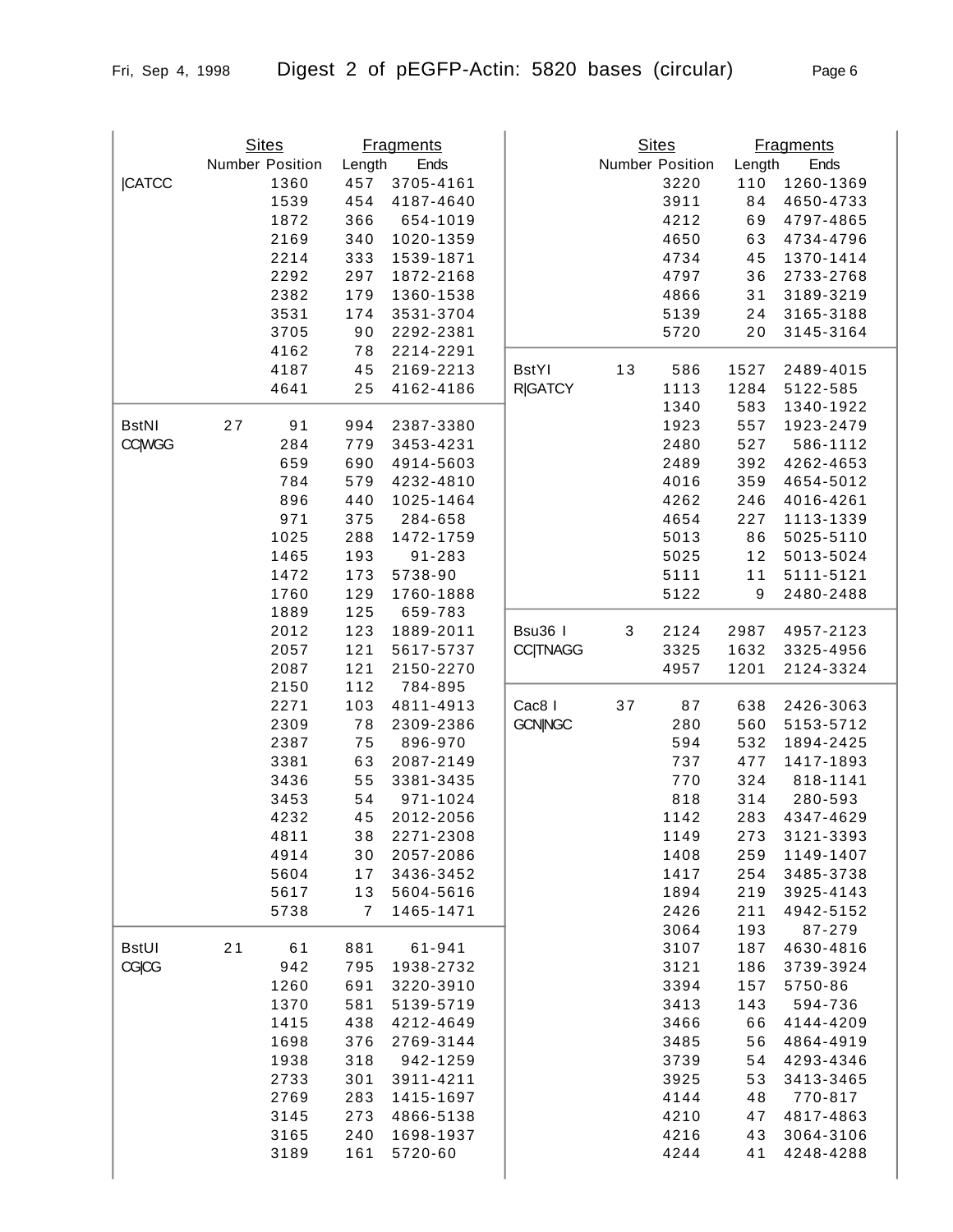|                      |     | <b>Sites</b>    |                         | <b>Fragments</b> | <b>Sites</b>    |        |                  |
|----------------------|-----|-----------------|-------------------------|------------------|-----------------|--------|------------------|
|                      |     |                 |                         |                  | Number Position |        | <b>Fragments</b> |
|                      |     | Number Position | Length                  | Ends             |                 | Length | Ends             |
|                      |     | 4248            | 37                      | 5713-5749        | 1349            | 83     | 4235-4317        |
|                      |     | 4289            | 33                      | 737-769          | 1389            | 81     | 3672-3752        |
|                      |     | 4293            | 28                      | 4216-4243        | 1406            | 81     | 2953-3033        |
|                      |     | 4347            | 22                      | 4920-4941        | 1410            | 79     | 5354-5432        |
|                      |     | 4630            | 19                      | 3466-3484        | 1436            | 76     | 3989-4064        |
|                      |     | 4817            | 19                      | 3394-3412        | 1523            | 72     | 3384-3455        |
|                      |     | 4864            | 14                      | 3107-3120        | 1630            | 71     | 1076-1146        |
|                      |     | 4920            | 9                       | 1408-1416        | 1640            | 67     | 567-633          |
|                      |     | 4942            | $\boldsymbol{7}$        | 1142-1148        | 1673            | 66     | 2448-2513        |
|                      |     | 5153            | $\,6$                   | 4210-4215        | 1691            | 65     | 5289-5353        |
|                      |     | 5713            | $\overline{\mathbf{4}}$ | 4289-4292        | 1742            | 63     | 4101-4163        |
|                      |     | 5750            | 4                       | 4244-4247        | 1763            | 61     | 4632-4692        |
|                      |     |                 |                         |                  | 1788            | 58     | 2390-2447        |
| Clal                 | 1   | 3685            | 5820                    | 3685-3684        | 1892            | 57     | 4854-4910        |
| AT <sub>I</sub> CGAT |     |                 |                         |                  | 1896            | 57     | 831-887          |
|                      |     |                 |                         |                  | 1941            | 55     | 2085-2139        |
|                      |     |                 |                         |                  |                 |        |                  |
| Csp6 I               | 16  | 219             | 1889                    | 4150-218         | 1947            | 52     | 687-738          |
| <b>G TAC</b>         |     | 244             | 1791                    | 2359-4149        | 1961            | 51     | 1691-1741        |
|                      |     | 299             | 502                     | 540-1041         | 1996            | 48     | 988-1035         |
|                      |     | 332             | 439                     | 1791-2229        | 2033            | 46     | 5463-5508        |
|                      |     | 383             | 282                     | 1042-1323        | 2039            | 45     | 1896-1940        |
|                      |     | 540             | 231                     | 1324-1554        | 2049            | 44     | 4164-4207        |
|                      |     | 1042            | 192                     | 1555-1746        | 2067            | 44     | 787-830          |
|                      |     | 1324            | 157                     | 383-539          | 2074            | 43     | 5235-5277        |
|                      |     | 1555            | 93                      | 2266-2358        | 2085            | 42     | $43 - 84$        |
|                      |     | 1747            | 55                      | 244-298          | 2140            | 41     | 1147-1187        |
|                      |     | 1777            | 51                      | 332-382          | 2379            | 41     | 3343-3383        |
|                      |     | 1791            | 36                      | 2230-2265        | 2390            | 40     | 1349-1388        |
|                      |     | 2230            | 33                      | 299-331          | 2448            | 39     | 4815-4853        |
|                      |     | 2266            | 30                      | 1747-1776        | 2514            | 38     | 3951-3988        |
|                      |     | 2359            | 25                      | 219-243          | 2624            | 37     | 1996-2032        |
|                      |     | 4150            | 14                      | 1777-1790        | 2791            | 37     | 4349-4385        |
|                      |     |                 |                         |                  | 2811            |        | 1961-1995        |
|                      |     |                 |                         |                  |                 | 35     |                  |
| CviJ I               | 115 | 43              | 289                     | 278-566          | 2953            | 33     | 739-771          |
| <b>RGICY</b>         |     | 85              | 281                     | 3062-3342        | 3034            | 33     | 634-666          |
|                      |     | 94              | 251                     | 4955-5205        | 3048            | 33     | 1640-1672        |
|                      |     | 278             | 239                     | 2140-2378        | 3062            | 29     | 3579-3607        |
|                      |     | 567             | 184                     | 94-277           | 3343            | 29     | 5206-5234        |
|                      |     | 634             | 180                     | 4425-4604        | 3384            | 28     | 1321-1348        |
|                      |     | 667             | 167                     | 2624-2790        | 3456            | 27     | 4318-4344        |
|                      |     | 687             | 142                     | 2811-2952        | 3579            | 27     | 3778-3804        |
|                      |     | 739             | 133                     | 1188-1320        | 3608            | 27     | 4605-4631        |
|                      |     | 772             | 123                     | 3456-3578        | 3614            | 26     | 5697-5722        |
|                      |     | 787             | 122                     | 4693-4814        | 3623            | 26     | 1410-1435        |
|                      |     | 831             | 111                     | 5752-42          | 3631            | 25     | 1763-1787        |
|                      |     | 888             | 110                     | 2514-2623        | 3654            | 25     | 3805-3829        |
|                      |     | 988             | 107                     | 1523-1629        | 3666            | 25     | 5433-5457        |
|                      |     | 1036            | 104                     | 1788-1891        | 3672            | 24     | 3927-3950        |
|                      |     | 1056            | 100                     | 888-987          | 3753            | 23     | 4386-4408        |
|                      |     | 1076            | 98                      | 5599-5696        | 3770            | 23     | 3631-3653        |
|                      |     |                 |                         |                  |                 |        |                  |
|                      |     | 1147            | 90                      | 5509-5598        | 3778            | 21     | 1742-1762        |
|                      |     | 1188            | 87                      | 1436-1522        | 3805            | 20     | 1056-1075        |
|                      |     | 1321            | 84                      | 3830-3913        | 3830            | 20     | 2791-2810        |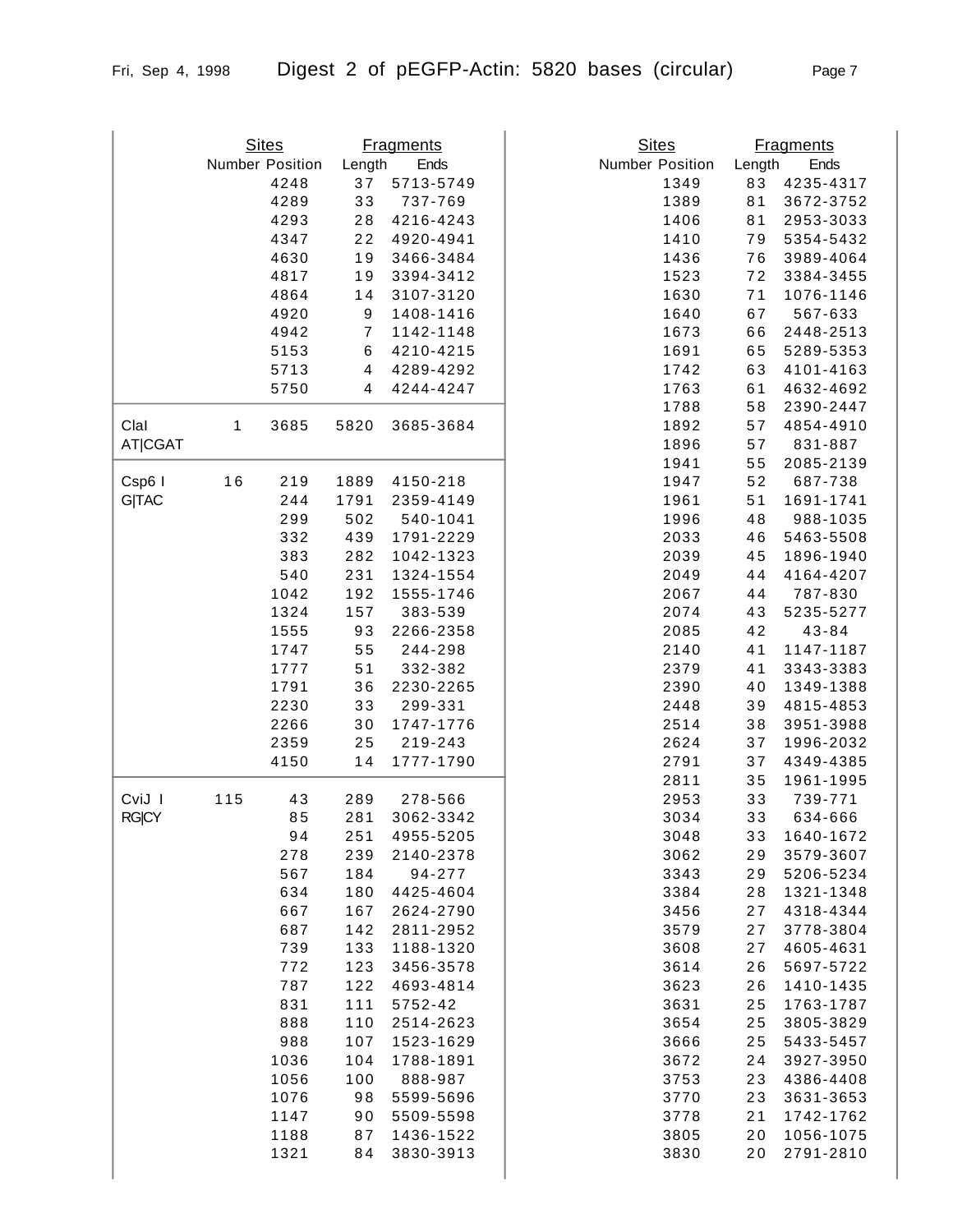|               | <b>Sites</b>    |              |                     | <b>Fragments</b>       |                     |    | <b>Sites</b>    |                  | <b>Fragments</b>       |
|---------------|-----------------|--------------|---------------------|------------------------|---------------------|----|-----------------|------------------|------------------------|
|               | Number Position |              | Length              | Ends                   |                     |    | Number Position | Length           | Ends<br>1217-1234      |
|               |                 | 3914<br>3923 | 20<br>20            | 1036-1055<br>667-686   |                     |    | 5489            | 18               |                        |
|               |                 | 3927         | 19                  | 4082-4100              | Dpnl                | 31 | 588             | 1209             | 5199-587               |
|               |                 | 3951         | 19                  | 4925-4943              | <b>GA TC</b>        |    | 1115            | 1180             | 2504-3683              |
|               |                 | 3989         | 18                  | 2049-2066              |                     |    | 1263            | 527              | 588-1114               |
|               |                 | 4065         | 18                  | 1673-1690              |                     |    | 1301            | 376              | 4264-4639              |
|               |                 | 4082         | 18                  | 5723-5740              |                     |    | 1342            | 375              | 1925-2299              |
|               |                 | 4101         | 17                  | 4218-4234              |                     |    | 1715            | 373              | 1342-1714              |
|               |                 | 4164         | 17                  | 1389-1405              |                     |    | 1925            | 359              | 4656-5014              |
|               |                 | 4208         | 17                  | 4065-4081              |                     |    | 2300            | 311              | 3707-4017              |
|               |                 | 4218         | $17$                | 3753-3769              |                     |    | 2330            | 210              | 1715-1924              |
|               |                 | 4235         | 16                  | 4409-4424              |                     |    | 2336            | 148              | 1115-1262              |
|               |                 | 4318         | 15                  | 772-786                |                     |    | 2372            | 81               | 4096-4176              |
|               |                 | 4345         | 14                  | 1947-1960              |                     |    | 2420            | 78               | 4186-4263              |
|               |                 | 4349         | 14                  | 3048-3061              |                     |    | 2482            | 78               | 5027-5104              |
|               |                 | 4386         | 14                  | 3034-3047              |                     |    | 2491            | 78               | 4018-4095              |
|               |                 | 4409         | 12                  | 3654-3665              |                     |    | 2504            | 75               | 5124-5198              |
|               |                 | 4425         | 11                  | 5741-5751              |                     |    | 3684            | 62               | 2420-2481              |
|               |                 | 4605         | 11                  | 5278-5288              |                     |    | 3688            | 48               | 2372-2419              |
|               |                 | 4632         | 11                  | 4944-4954              |                     |    | 3707            | 41               | 1301-1341              |
|               |                 | 4693         | 11                  | 2074-2084              |                     |    | 4018            | 38               | 1263-1300              |
|               |                 | 4815         | 11                  | 2379-2389              |                     |    | 4096            | 36               | 2336-2371              |
|               |                 | 4854         | 10                  | 1630-1639              |                     |    | 4177            | 30               | 2300-2329              |
|               |                 | 4911         | 10                  | 4208-4217              |                     |    | 4186            | 19               | 3688-3706              |
|               |                 | 4918         | 10                  | 2039-2048              |                     |    | 4264            | 16               | 4640-4655              |
|               |                 | 4925         | $\boldsymbol{9}$    | 85-93                  |                     |    | 4640            | 13               | 2491-2503              |
|               |                 | 4944         | 9                   | 3914-3922              |                     |    | 4656            | 12               | 5015-5026              |
|               |                 | 4955         | 9                   | 3614-3622              |                     |    | 5015            | 11               | 5113-5123              |
|               |                 | 5206         | 8                   | 3770-3777              |                     |    | 5027            | 9                | 2482-2490              |
|               |                 | 5235         | 8                   | 3623-3630              |                     |    | 5105            | $\boldsymbol{9}$ | 4177-4185              |
|               |                 | 5278         | $\boldsymbol{7}$    | 2067-2073              |                     |    | 5113            | 8                | 5105-5112              |
|               |                 | 5289<br>5354 | $\overline{7}$<br>7 | 4918-4924<br>4911-4917 |                     |    | 5124<br>5199    | $\,6$<br>4       | 2330-2335<br>3684-3687 |
|               |                 | 5433         | 6                   | 1941-1946              |                     |    |                 |                  |                        |
|               |                 | 5458         | 6                   | 2033-2038              | Dral                | 3  | 2547            | 3359             | 5008-2546              |
|               |                 | 5463         | 6                   | 3666-3671              | <b>TTT AAA</b>      |    | 4989            | 2442             | 2547-4988              |
|               |                 | 5509         | 6                   | 3608-3613              |                     |    | 5008            | 19               | 4989-5007              |
|               |                 | 5599         | 5                   | 5458-5462              |                     |    |                 |                  |                        |
|               |                 | 5697         | 4                   | 1406-1409              | Dralll              | 3  | 1657            | 4516             | 2961-1656              |
|               |                 | 5723         | 4                   | 4345-4348              | <b>CACNNN</b> GTG   |    | 1837            | 1124             | 1837-2960              |
|               |                 | 5741         | 4                   | 1892-1895              |                     |    | 2961            | 180              | 1657-1836              |
|               |                 | 5752         | 4                   | 3923-3926              |                     |    |                 |                  |                        |
|               |                 |              |                     |                        | Drdl                | 4  | 2087            | 2246             | 5661-2086              |
| Ddel          | 11              | 1217         | 1548                | 5489-1216              | <b>GACNNNNNNGTC</b> |    | 2916            | 1789             | 3872-5660              |
| <b>C TNAG</b> |                 | 1235         | 976                 | 2349-3324              |                     |    | 3872            | 956              | 2916-3871              |
|               |                 | 1337         | 881                 | 3627-4507              |                     |    | 5661            | 829              | 2087-2915              |
|               |                 | 2124         | 787                 | 1337-2123              |                     |    |                 |                  |                        |
|               |                 | 2349         | 449                 | 4508-4956              | Dsal                | 6  | 361             | 1904             | 4277-360               |
|               |                 | 3325         | 409                 | 5080-5488              | <b>C CRYGG</b>      |    | 612             | 1540             | 2034-3573              |
|               |                 | 3627         | 302                 | 3325-3626              |                     |    | 1956            | 1344             | 612-1955               |
|               |                 | 4508         | 225                 | 2124-2348              |                     |    | 2034            | 703              | 3574-4276              |
|               |                 | 4957         | 123                 | 4957-5079              |                     |    | 3574            | 251              | 361-611                |
|               |                 | 5080         | 102                 | 1235-1336              |                     |    | 4277            | 78               | 1956-2033              |
|               |                 |              |                     |                        |                     |    |                 |                  |                        |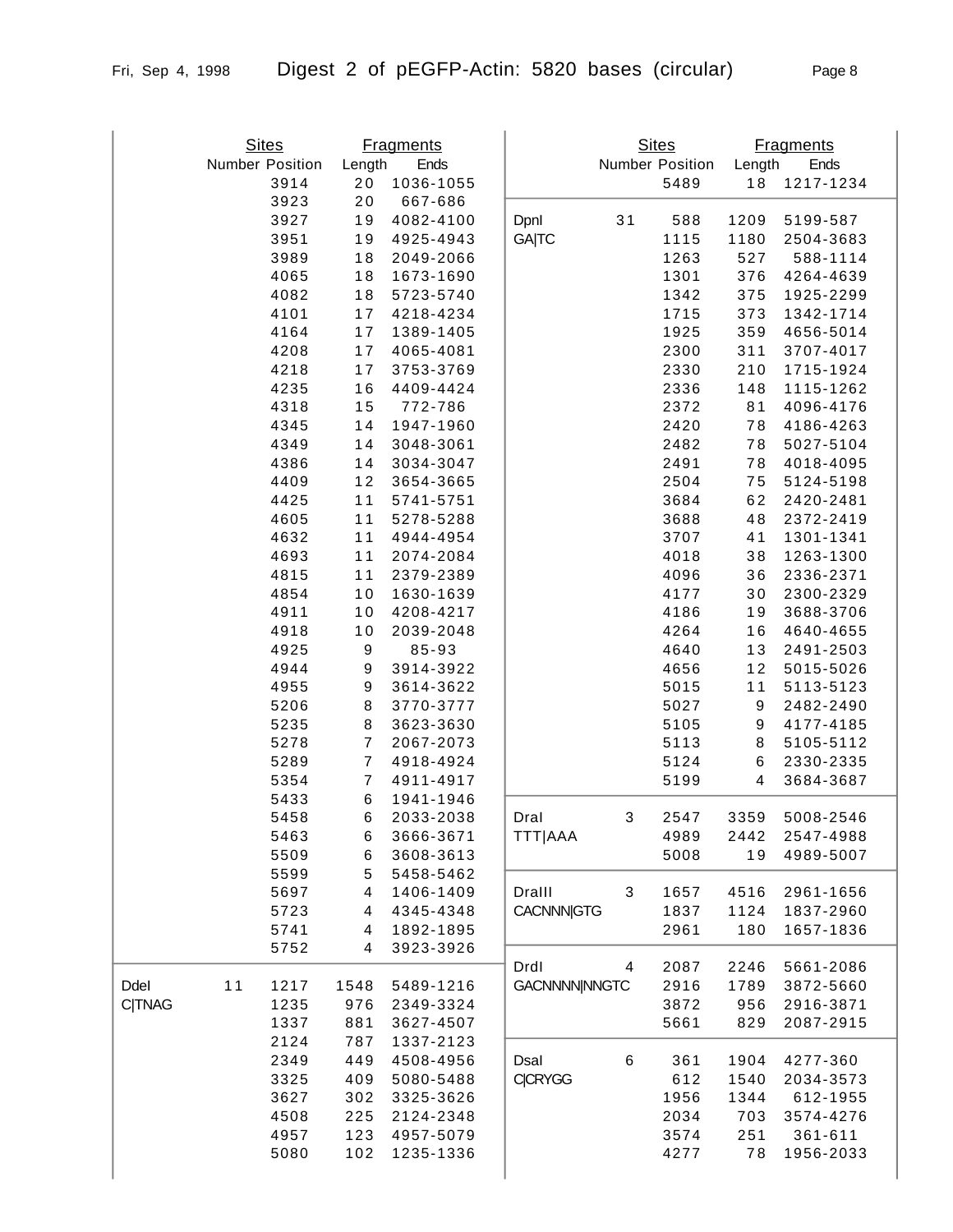|                       |                | <b>Sites</b>    |        | <b>Fragments</b> |                     |                | <b>Sites</b>    |                | <b>Fragments</b> |
|-----------------------|----------------|-----------------|--------|------------------|---------------------|----------------|-----------------|----------------|------------------|
|                       |                | Number Position | Length | Ends             |                     |                | Number Position | Length         | Ends             |
|                       |                |                 |        |                  |                     |                | 2307            | 78             | 2307-2384        |
| Eael                  | 11             | 685             | 2162   | 4343-684         |                     |                | 2385            | 75             | 894-968          |
| <b>Y GGCCR</b>        |                | 1074            | 1668   | 2083-3750        |                     |                | 3379            | 63             | 2085-2147        |
|                       |                | 1786            | 712    | 1074-1785        |                     |                | 3434            | 55             | 3379-3433        |
|                       |                | 1894            | 391    | 3925-4315        |                     |                | 3451            | 54             | 969-1022         |
|                       |                | 1959            | 389    | 685-1073         |                     |                | 4230            | 45             | 2010-2054        |
|                       |                | 2031            | 174    | 3751-3924        |                     |                | 4809            | 38             | 2269-2306        |
|                       |                | 2083            | 108    | 1786-1893        |                     |                | 4912            | 30             | 2055-2084        |
|                       |                | 3751            | 72     | 1959-2030        |                     |                | 5602            | 17             | 3434-3450        |
|                       |                | 3925            |        | 1894-1958        |                     |                | 5615            | 13             | 5602-5614        |
|                       |                |                 | 65     |                  |                     |                |                 |                |                  |
|                       |                | 4316            | 52     | 2031-2082        |                     |                | 5736            | $\overline{7}$ | 1463-1469        |
|                       |                | 4343            | 27     | 4316-4342        | EcoRV               | 1              | 1363            | 5820           | 1363-1362        |
| Eagl                  | $\overline{c}$ | 1959            | 4028   | 3751-1958        | <b>GAT ATC</b>      |                |                 |                |                  |
| CIGGCCG               |                | 3751            | 1792   | 1959-3750        |                     |                |                 |                |                  |
|                       |                |                 |        |                  | Ehel                | $\overline{2}$ | 1460            | 3434           | 3846-1459        |
| Earl                  | 5              | 2057            | 3478   | 4399-2056        | <b>GGC/GCC</b>      |                | 3846            | 2386           | 1460-3845        |
| <b>CTCTTCNI</b>       |                | 2138            | 1174   | 2138-3311        |                     |                |                 |                |                  |
| <b>INNNNGAAGAG</b>    |                |                 |        |                  |                     |                |                 |                |                  |
|                       |                | 3312            | 877    | 3312-4188        | Faul                | 16             | 94              | 1139           | 1959-3097        |
|                       |                | 4189            | 210    | 4189-4398        | <b>CCCGCNNNN</b>    |                | 120             | 1043           | 4871-93          |
|                       |                | 4399            | 81     | 2057-2137        | <b>INNNNNNGCGGG</b> |                | 287             | 660            | 287-946          |
|                       |                |                 |        |                  |                     |                | 947             | 551            | 1408-1958        |
| Eco47 III             | 1              | 597             | 5820   | 597-596          |                     |                | 1408            | 537            | 3968-4504        |
| AGC GCT               |                |                 |        |                  |                     |                | 1959            | 461            | 947-1407         |
|                       |                |                 |        |                  |                     |                | 3098            | 425            | 3543-3967        |
| Eco57                 | $\overline{7}$ | 767             | 2420   | 1571-3990        |                     |                | 3167            | 355            | 3167-3521        |
| CTGAAGNNNNNNNNNN.811  |                |                 | 1366   | 5221-766         |                     |                | 3522            | 167            | 120-286          |
| INNNNNNNNNNNNNNC.1010 |                |                 | 798    | 4423-5220        |                     |                | 3543            | 138            | 4505-4642        |
|                       |                | 1571            | 561    | 1010-1570        |                     |                | 3968            | 96             | 4643-4738        |
|                       |                | 3991            | 432    | 3991-4422        |                     |                | 4505            | 81             | 4790-4870        |
|                       |                | 4423            | 199    | 811-1009         |                     |                | 4643            | 69             | 3098-3166        |
|                       |                | 5221            | 44     | 767-810          |                     |                | 4739            | 51             | 4739-4789        |
|                       |                |                 |        |                  |                     |                | 4790            | 26             | 94-119           |
| EcoO109 I             | 3              | 1672            | 3043   | 1900-4942        |                     |                | 4871            | 21             | 3522-3542        |
| <b>RG GNCCY</b>       |                | 1900            | 2549   | 4943-1671        |                     |                |                 |                |                  |
|                       |                | 4943            | 228    | 1672-1899        | Fnu4HI              | 45             | 773             | 872            | 5721-772         |
|                       |                |                 |        |                  | <b>GC NGC</b>       |                | 832             | 519            | 2622-3140        |
| EcoRII                | 27             | 89              | 994    | 2385-3378        |                     |                | 854             | 438            | 3177-3614        |
| <b>CCWGG</b>          |                | 282             | 779    | 3451-4229        |                     |                | 1138            | 339            | 4584-4922        |
|                       |                | 657             | 690    | 4912-5601        |                     |                | 1145            | 284            | 854-1137         |
|                       |                | 782             | 579    | 4230-4808        |                     |                | 1196            | 278            | 1661-1938        |
|                       |                | 894             | 440    | 1023-1462        |                     |                | 1199            | 263            | 1368-1630        |
|                       |                | 969             | 375    | 282-656          |                     |                | 1293            | 245            | 2377-2621        |
|                       |                | 1023            | 288    | 1470-1757        |                     |                | 1368            | 236            | 4083-4318        |
|                       |                | 1463            | 193    | 89-281           |                     |                | 1631            | 211            | 4938-5148        |
|                       |                | 1470            | 173    | 5736-88          |                     |                | 1661            | 206            | 5149-5354        |
|                       |                |                 |        |                  |                     |                |                 |                |                  |
|                       |                | 1758            | 129    | 1758-1886        |                     |                | 1939            | 155            | 5566-5720        |
|                       |                | 1887            | 125    | 657-781          |                     |                | 2040            | 143            | 5423-5565        |
|                       |                | 2010            | 123    | 1887-2009        |                     |                | 2075            | 139            | 3615-3753        |
|                       |                | 2055            | 121    | 5615-5735        |                     |                | 2119            | 135            | 2119-2253        |
|                       |                | 2085            | 121    | 2148-2268        |                     |                | 2254            | 123            | 2254-2376        |

2148 112 782-893 2269 103 4809-4911

2254 123 2254-2376 2377 114 4470-4583 2622 101 1939-2039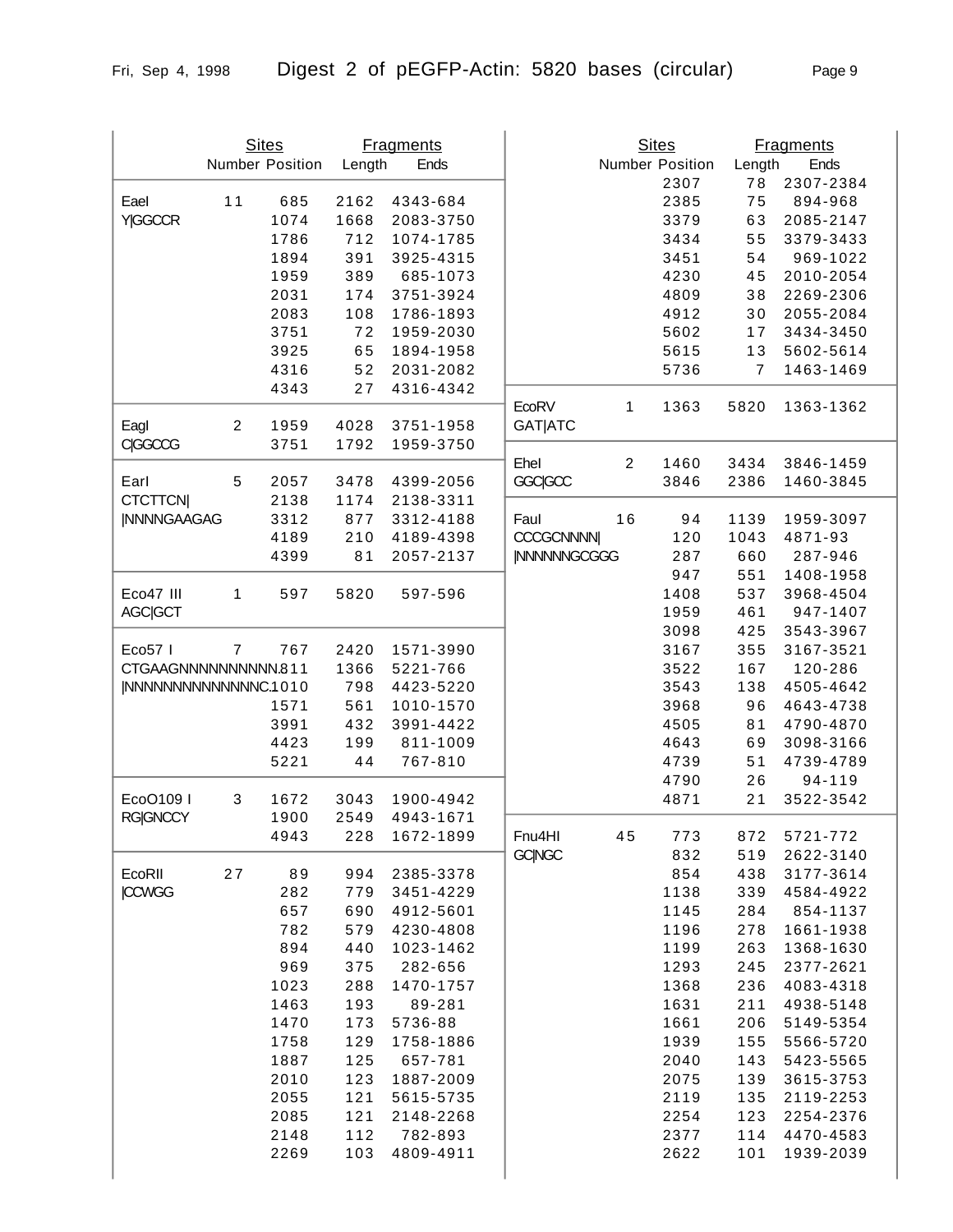| $^{\prime}$ | , ago i i      |  |
|-------------|----------------|--|
|             |                |  |
|             |                |  |
|             |                |  |
|             | <b>College</b> |  |

|                        |       | <b>Sites</b>    |                | <b>Fragments</b>       |                     |                | <b>Sites</b>           |                  | <b>Fragments</b>       |
|------------------------|-------|-----------------|----------------|------------------------|---------------------|----------------|------------------------|------------------|------------------------|
|                        |       | Number Position | Length         | Ends                   |                     |                | <b>Number Position</b> | Length           | Ends                   |
|                        |       | 3141            | 96             | 4319-4414              | Haelll              | 35             | 85                     | 655              | 2953-3607              |
|                        |       | 3163            | 94             | 1199-1292              | GGICC               |                | 278                    | 509              | 4345-4853              |
|                        |       | 3177            | 90             | 3817-3906              |                     |                | 687                    | 434              | 5289-5722              |
|                        |       | 3615            | 87             | 3990-4076              |                     |                | 787                    | 409              | 278-686                |
|                        |       | 3754            | 75             | 1293-1367              |                     |                | 1076                   | 391              | 3927-4317              |
|                        |       | 3806            | 65             | 5358-5422              |                     |                | 1188                   | 363              | 2448-2810              |
|                        |       | 3817            | 59             | 773-831                |                     |                | 1406                   | 345              | 4944-5288              |
|                        |       | 3907            | 52             | 3754-3805              |                     |                | 1436                   | 305              | 2085-2389              |
|                        |       | 3912            | 51             | 1145-1195              |                     |                | 1523                   | 289              | 787-1075               |
|                        |       | 3949            | 44             | 2075-2118              |                     |                | 1673                   | 218              | 1188-1405              |
|                        |       | 3990            | 41             | 4415-4455              |                     |                | 1691                   | 193              | 85-277                 |
|                        |       | 4077            | 41             | 3949-3989              |                     |                | 1788                   | 174              | 3753-3926              |
|                        |       | 4080            | 37             | 3912-3948              |                     |                | 1896                   | 153              | 5752-84                |
|                        |       | 4083            | 35             | 2040-2074              |                     |                | 1961                   | 150              | 1523-1672              |
|                        |       | 4319            | 30             | 1631-1660              |                     |                | 2033                   | 142              | 2811-2952              |
|                        |       | 4415            | 22             | 3141-3162              |                     |                | 2085                   | 112              | 1076-1187              |
|                        |       | 4456            | 22             | 832-853                |                     |                | 2390                   | 108              | 1788-1895              |
|                        |       | 4470            | 15             | 4923-4937              |                     |                | 2448                   | 100              | 687-786                |
|                        |       | 4584            | 14             | 3163-3176              |                     |                | 2811                   | 97               | 1691-1787              |
|                        |       | 4923            | 14             | 4456-4469              |                     |                | 2953                   | 87               | 1436-1522              |
|                        |       | 4938            | 11             | 3806-3816              |                     |                | 3608                   | 87               | 3666-3752              |
|                        |       | 5149            | $\overline{7}$ | 1138-1144              |                     |                | 3614                   | 72               | 1961-2032              |
|                        |       | 5355            | 5              | 3907-3911              |                     |                | 3623                   | 65               | 1896-1960              |
|                        |       | 5358            | $\sqrt{3}$     | 4077-4079              |                     |                | 3666                   | 58               | 2390-2447              |
|                        |       | 5423            | $\sqrt{3}$     | 4080-4082              |                     |                | 3753                   | 57               | 4854-4910              |
|                        |       | 5566            | $\sqrt{3}$     | 1196-1198              |                     |                | 3927                   | 52               | 2033-2084              |
|                        |       | 5721            | $\mathbf{3}$   | 5355-5357              |                     |                | 4318                   | 43               | 3623-3665              |
|                        |       |                 |                |                        |                     |                | 4345                   | 33               | 4911-4943              |
| Fokl                   | 14    | 641             | 1813           | 4648-640               |                     |                | 4854                   | 30               | 1406-1435              |
| GGATGNNNNNNNNNN  1007  |       |                 | 1149           | 2369-3517              |                     |                | 4911                   | 27               | 4318-4344              |
| INNNNNNNNNNNNNCA.1.367 |       | 1526            | 457<br>454     | 3712-4168<br>4194-4647 |                     |                | 4944<br>5289           | 18<br>18         | 5723-5740<br>1673-1690 |
|                        |       |                 | 366            | 641-1006               |                     |                | 5723                   | 11               | 5741-5751              |
|                        |       | 1859<br>2156    | 360            | 1007-1366              |                     |                | 5741                   | $\boldsymbol{9}$ | 3614-3622              |
|                        |       | 2201            | 333            | 1526-1858              |                     |                | 5752                   | 6                | 3608-3613              |
|                        |       | 2299            | 297            | 1859-2155              |                     |                |                        |                  |                        |
|                        |       | 2369            | 194            | 3518-3711              | Hgal                | $\overline{7}$ | 527                    | 1377             | 3178-4554              |
|                        |       | 3518            | 159            | 1367-1525              | <b>GACGCNNNNNI</b>  |                | 1868                   | 1341             | 527-1867               |
|                        |       | 3712            | 98             | 2201-2298              | INNNNNNNNNGCGTC3178 |                |                        | 1310             | 1868-3177              |
|                        |       | 4169            | 70             | 2299-2368              |                     |                | 4555                   | 696              | 5651-526               |
|                        |       | 4194            | 45             | 2156-2200              |                     |                | 4634                   | 578              | 5073-5650              |
|                        |       | 4648            | 25             | 4169-4193              |                     |                | 5073                   | 439              | 4634-5072              |
|                        |       |                 |                |                        |                     |                | 5651                   | 79               | 4555-4633              |
| Fspl                   | 1     | 3947            | 5820           | 3947-3946              |                     |                |                        |                  |                        |
| <b>TGC GCA</b>         |       |                 |                |                        | Hhal                | 28             | 598                    | 829              | 5589-597               |
|                        |       |                 |                |                        | GCGIC               |                | 903                    | 756              | 2355-3110              |
| Haell                  | $\,6$ | 599             | 1675           | 3848-5522              |                     |                | 944                    | 619              | 3220-3838              |
| <b>RGCGC Y</b>         |       | 1462            | 1650           | 1462-3111              |                     |                | 1260                   | 477              | 1461-1937              |
|                        |       | 3112            | 896            | 5523-598               |                     |                | 1372                   | 417              | 1938-2354              |
|                        |       | 3120            | 863            | 599-1461               |                     |                | 1461                   | 403              | 4736-5138              |
|                        |       | 3848            | 728            | 3120-3847              |                     |                | 1938                   | 316              | 944-1259               |
|                        |       | 5523            | 8              | 3112-3119              |                     |                | 2355                   | 305              | 598-902                |
|                        |       |                 |                |                        |                     |                | 3111                   | 266              | 3948-4213              |
|                        |       |                 |                |                        |                     |                |                        |                  |                        |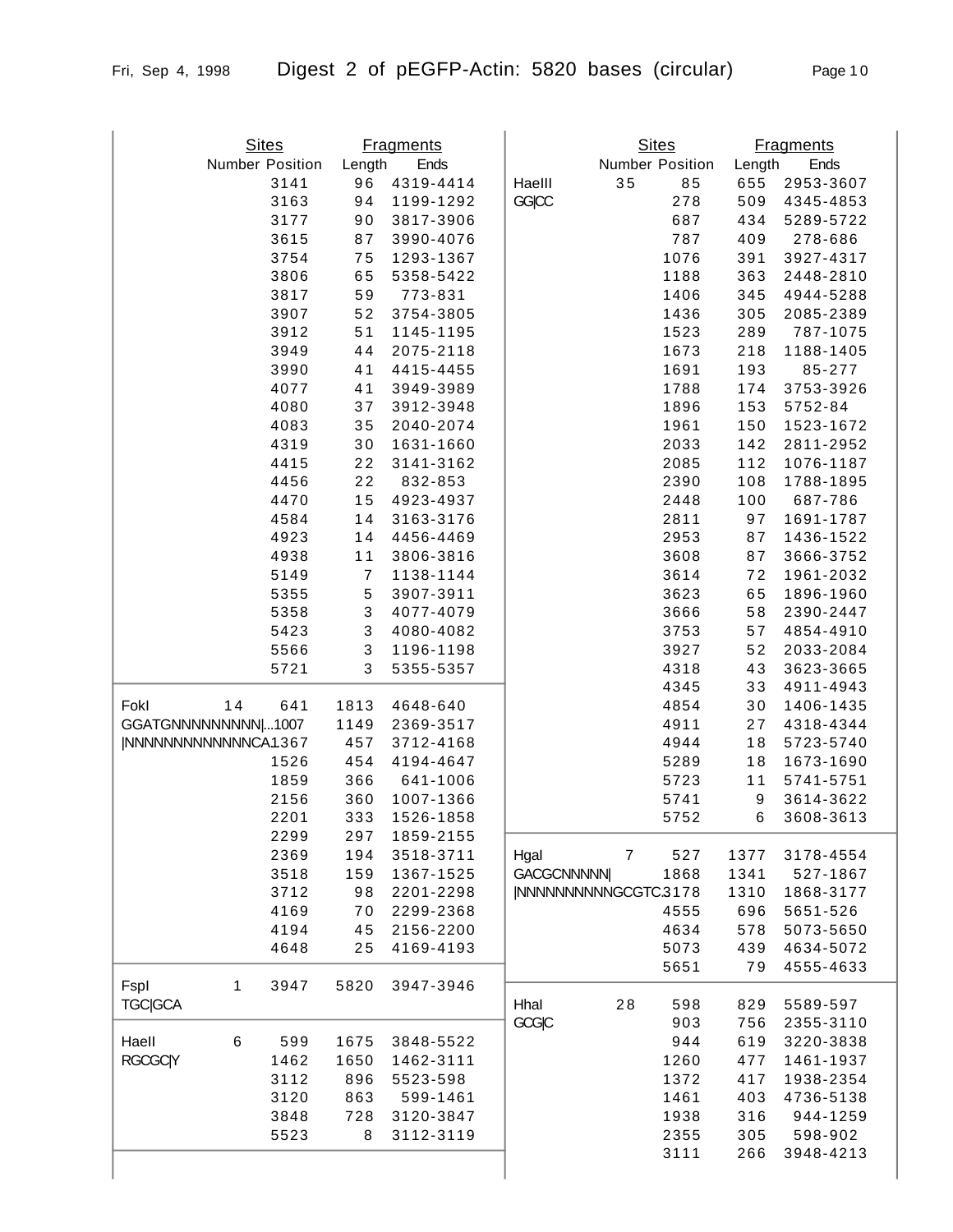|              | <b>Sites</b>    |        | <b>Fragments</b> |                | <b>Sites</b>    |      |        | <b>Fragments</b> |
|--------------|-----------------|--------|------------------|----------------|-----------------|------|--------|------------------|
|              | Number Position | Length | Ends             |                | Number Position |      | Length | Ends             |
|              | 3119            | 260    | 4214-4473        | <b>G ANTC</b>  |                 | 1335 | 924    | 411-1334         |
|              | 3145            | 176    | 4474-4649        |                |                 | 1502 | 782    | 4611-5392        |
|              | 3167            | 174    | 5248-5421        |                |                 | 1811 | 447    | 2441-2887        |
|              | 3176            | 112    | 1260-1371        |                |                 | 2159 | 442    | 5789-410         |
|              | 3189            | 109    | 5139-5247        |                |                 | 2441 | 410    | 2910-3319        |
|              | 3220            | 100    | 5422-5521        |                |                 | 2888 | 396    | 5393-5788        |
|              | 3839            | 89     | 1372-1460        |                |                 | 2910 | 348    | 1811-2158        |
|              | 3847            | 86     | 4650-4735        |                |                 | 3320 | 309    | 1502-1810        |
|              | 3911            | 67     | 5522-5588        |                |                 | 4330 | 282    | 2159-2440        |
|              | 3948            | 64     | 3847-3910        |                |                 | 4464 | 167    | 1335-1501        |
|              | 4214            | 41     | 903-943          |                |                 | 4516 | 134    | 4330-4463        |
|              | 4474            | 37     | 3911-3947        |                |                 | 4574 | 58     | 4516-4573        |
|              | 4650            | 31     | 3189-3219        |                |                 | 4611 | 52     | 4464-4515        |
|              | 4736            | 26     | 3119-3144        |                |                 | 5393 | 37     | 4574-4610        |
|              | 5139            | 22     | 3145-3166        |                |                 | 5789 | 22     | 2888-2909        |
|              | 5248            | 13     | 3176-3188        |                |                 |      |        |                  |
|              | 5422            | 9      | 3167-3175        | Hpal           | $\mathbf 1$     | 2608 | 5820   | 2608-2607        |
|              | 5522            | 8      | 3111-3118        | <b>GTT AAC</b> |                 |      |        |                  |
|              | 5589            | 8      | 3839-3846        |                |                 |      |        |                  |
|              |                 |        |                  | Hpall          | 29              | 602  | 864    | 5558-601         |
| HinP1 I      | 28<br>596       | 829    | 5587-595         | <b>CICGG</b>   |                 | 642  | 687    | 3063-3749        |
| <b>GICGC</b> | 901             | 756    | 2353-3108        |                |                 | 705  | 576    | 2487-3062        |
|              | 942             | 619    | 3218-3836        |                |                 | 765  | 548    | 1897-2444        |
|              | 1258            | 477    | 1459-1935        |                |                 | 1296 | 531    | 765-1295         |
|              | 1370            | 417    | 1936-2352        |                |                 | 1332 | 474    | 4721-5194        |
|              | 1459            | 403    | 4734-5136        |                |                 | 1392 | 383    | 1432-1814        |
|              | 1936            | 316    | 942-1257         |                |                 | 1407 | 275    | 4346-4620        |
|              | 2353            | 305    | 596-900          |                |                 | 1432 | 190    | 5195-5384        |
|              | 3109            | 266    | 3946-4211        |                |                 | 1815 | 181    | 4165-4345        |
|              | 3117            | 260    | 4212-4471        |                |                 | 1897 | 147    | 5411-5557        |
|              | 3143            | 176    | 4472-4647        |                |                 | 2445 | 131    | 3877-4007        |
|              | 3165            | 174    | 5246-5419        |                |                 | 2487 | 92     | 4629-4720        |
|              | 3174            | 112    | 1258-1369        |                |                 | 3063 | 90     | 4008-4097        |
|              | 3187            | 109    | 5137-5245        |                |                 | 3750 | 82     | 1815-1896        |
|              | 3218            | 100    | 5420-5519        |                |                 | 3827 | 77     | 3750-3826        |
|              |                 |        |                  |                |                 |      |        |                  |

|                |                | 942  | 619  | 3218-3836 |                      | 765  | 548  | 1897-2444 |
|----------------|----------------|------|------|-----------|----------------------|------|------|-----------|
|                |                | 1258 | 477  | 1459-1935 |                      | 1296 | 531  | 765-1295  |
|                |                | 1370 | 417  | 1936-2352 |                      | 1332 | 474  | 4721-5194 |
|                |                | 1459 | 403  | 4734-5136 |                      | 1392 | 383  | 1432-1814 |
|                |                | 1936 | 316  | 942-1257  |                      | 1407 | 275  | 4346-4620 |
|                |                | 2353 | 305  | 596-900   |                      | 1432 | 190  | 5195-5384 |
|                |                | 3109 | 266  | 3946-4211 |                      | 1815 | 181  | 4165-4345 |
|                |                | 3117 | 260  | 4212-4471 |                      | 1897 | 147  | 5411-5557 |
|                |                | 3143 | 176  | 4472-4647 |                      | 2445 | 131  | 3877-4007 |
|                |                | 3165 | 174  | 5246-5419 |                      | 2487 | 92   | 4629-4720 |
|                |                | 3174 | 112  | 1258-1369 |                      | 3063 | 90   | 4008-4097 |
|                |                | 3187 | 109  | 5137-5245 |                      | 3750 | 82   | 1815-1896 |
|                |                | 3218 | 100  | 5420-5519 |                      | 3827 | 77   | 3750-3826 |
|                |                | 3837 | 89   | 1370-1458 |                      | 3849 | 67   | 4098-4164 |
|                |                | 3845 | 86   | 4648-4733 |                      | 3877 | 63   | 642-704   |
|                |                | 3909 | 67   | 5520-5586 |                      | 4008 | 60   | 705-764   |
|                |                | 3946 | 64   | 3845-3908 |                      | 4098 | 60   | 1332-1391 |
|                |                | 4212 | 41   | 901-941   |                      | 4165 | 42   | 2445-2486 |
|                |                | 4472 | 37   | 3909-3945 |                      | 4346 | 40   | 602-641   |
|                |                | 4648 | 31   | 3187-3217 |                      | 4621 | 36   | 1296-1331 |
|                |                | 4734 | 26   | 3117-3142 |                      | 4629 | 28   | 3849-3876 |
|                |                | 5137 | 22   | 3143-3164 |                      | 4721 | 26   | 5385-5410 |
|                |                | 5246 | 13   | 3174-3186 |                      | 5195 | 25   | 1407-1431 |
|                |                | 5420 | 9    | 3165-3173 |                      | 5385 | 22   | 3827-3848 |
|                |                | 5520 | 8    | 3109-3116 |                      | 5411 | 15   | 1392-1406 |
|                |                | 5587 | 8    | 3837-3844 |                      | 5558 | 8    | 4621-4628 |
| Hincll         | $\overline{2}$ | 1381 | 4593 | 2608-1380 | Hphl<br>17           | 377  | 1165 | 5032-376  |
| <b>GTY RAC</b> |                | 2608 | 1227 | 1381-2607 | <b>GGTGANNNNNNNN</b> | 628  | 1061 | 2962-4022 |
|                |                |      |      |           | <b>INNNNNNNTCACC</b> | 631  | 893  | 4023-4915 |
| Hinfl          | 16             | 411  | 1010 | 3320-4329 |                      | 961  | 876  | 2086-2961 |
|                |                |      |      |           |                      |      |      |           |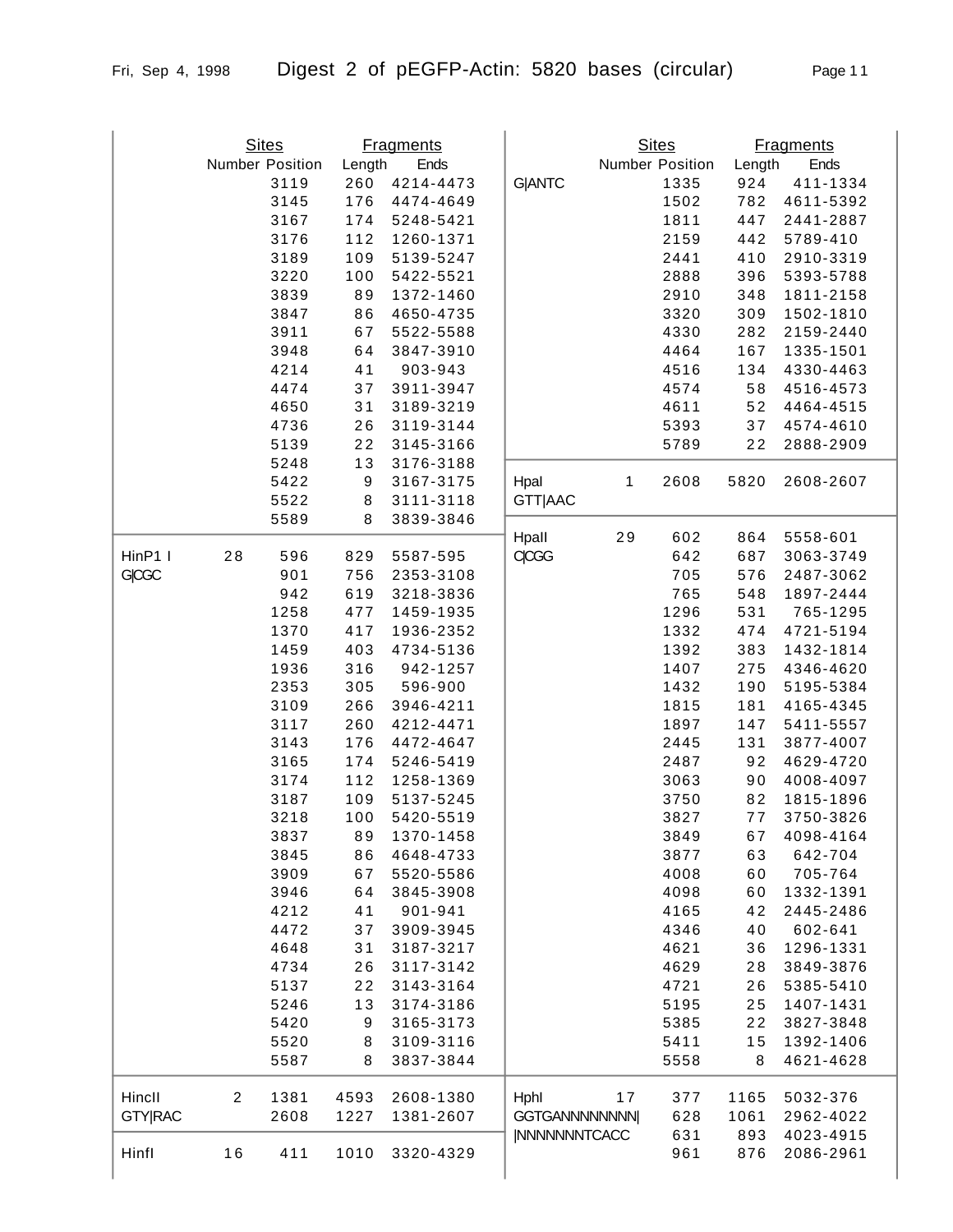|                |                | <b>Sites</b>    |                           | <b>Fragments</b>      |                      |    | <b>Sites</b>    |        | <b>Fragments</b> |
|----------------|----------------|-----------------|---------------------------|-----------------------|----------------------|----|-----------------|--------|------------------|
|                |                | Number Position | Length                    | Ends                  |                      |    | Number Position | Length | Ends             |
|                |                | 985             | 423                       | 1114-1536             |                      |    | 4961            | 87     | $62 - 148$       |
|                |                | 1114            | 330                       | 631-960               |                      |    | 5227            | 63     | 5343-5405        |
|                |                | 1537            | 251                       | 377-627               |                      |    | 5343            | 12     | 3134-3145        |
|                |                | 1570            | 249                       | 1570-1818             |                      |    | 5406            | 8      | 1817-1824        |
|                |                | 1819<br>1829    | 144<br>129                | 1942-2085<br>985-1113 | Mboll                | 19 | 856             | 1570   | 5106-855         |
|                |                | 1921            | 116                       | 4916-5031             | GAAGANNNNNNNN        |    | 901             | 877    | 3329-4205        |
|                |                | 1942            | 92                        | 1829-1920             | <b>INNNNNNNTCTTC</b> |    | 904             | 763    | 2338-3100        |
|                |                | 2086            | 33                        |                       |                      |    | 1099            | 333    | 1099-1431        |
|                |                | 2962            | 24                        | 1537-1569<br>961-984  |                      |    | 1432            | 282    | 1432-1713        |
|                |                | 4023            | 21                        | 1921-1941             |                      |    | 1714            | 228    | 3101-3328        |
|                |                | 4916            | 10                        | 1819-1828             |                      |    | 1933            | 219    | 1714-1932        |
|                |                | 5032            | $\ensuremath{\mathsf{3}}$ | 628-630               |                      |    | 2074            | 213    | 2125-2337        |
|                |                |                 |                           |                       |                      |    | 2125            | 210    | 4206-4415        |
| Kasl           | $\overline{2}$ | 1458            | 3434                      | 3844-1457             |                      |    | 2338            | 200    | 4663-4862        |
| <b>GIGCGCC</b> |                | 3844            | 2386                      | 1458-3843             |                      |    | 3101            | 195    | 904-1098         |
|                |                |                 |                           |                       |                      |    | 3329            | 172    | 4863-5034        |
| Maell          | 20             | 123             | 891                       | 3070-3960             |                      |    | 4206            | 167    | 4496-4662        |
| <b>A CGT</b>   |                | 135             | 881                       | 5062-122              |                      |    | 4416            | 141    | 1933-2073        |
|                |                | 176             | 781                       | 4148-4928             |                      |    | 4496            | 80     | 4416-4495        |
|                |                | 259             | 697                       | 2208-2904             |                      |    | 4663            | 71     | 5035-5105        |
|                |                | 340             | 687                       | 1062-1748             |                      |    | 4863            | 51     | 2074-2124        |
|                |                | 445             | 255                       | 1749-2003             |                      |    | 5035            | 45     | 856-900          |
|                |                | 678             | 233                       | 445-677               |                      |    | 5106            | 3      | 901-903          |
|                |                | 891             | 213                       | 678-890               |                      |    |                 |        |                  |
|                |                | 1062            | 204                       | 2004-2207             | Mfel                 | 1  | 2595            | 5820   | 2595-2594        |
|                |                | 1749            | 187                       | 3961-4147             | <b>C AATTG</b>       |    |                 |        |                  |
|                |                | 2004            | 171                       | 891-1061              |                      |    |                 |        |                  |
|                |                | 2208            | 133                       | 4929-5061             | Mlul                 | 1  | 2731            | 5820   | 2731-2730        |
|                |                | 2905            | 110                       | 2960-3069             | <b>A CGCGT</b>       |    |                 |        |                  |
|                |                | 2917            | 105                       | 340-444               |                      |    |                 |        |                  |
|                |                | 2960            | 83                        | 176-258               | Mnl I                | 48 | 542             | 702    | 5660-541         |
|                |                | 3070            | 81                        | 259-339               | <b>CCTCNNNNNNN</b>   |    | 622             | 416    | 2573-2988        |
|                |                | 3961            | 43                        | 2917-2959             | <b>INNNNNNGAGG</b>   |    | 703             | 370    | 4966-5335        |
|                |                | 4148            | 41                        | 135-175               |                      |    | 709             | 357    | 3896-4252        |
|                |                | 4929            | 12                        | 123-134               |                      |    | 803             | 333    | 1123-1455        |
|                |                | 5062            | 12                        | 2905-2916             |                      |    | 940             | 331    | 2989-3319        |
|                |                |                 |                           |                       |                      |    | 952             | 283    | 4683-4965        |
| Maelll         | 19             | 62              | 819                       | 3146-3964             |                      |    | 1003            | 278    | 3320-3597        |
| <b>IGTNAC</b>  |                | 149             | 690                       | 4271-4960             |                      |    | 1123            | 250    | 5336-5585        |
|                |                | 498             | 501                       | 2633-3133             |                      |    | 1456            | 236    | 2119-2354        |
|                |                | 796             | 489                       | 796-1284              |                      |    | 1513            | 206    | 4446-4651        |
|                |                | 1285            | 476                       | 5406-61               |                      |    | 1529            | 193    | 4253-4445        |
|                |                | 1576            | 429                       | 2204-2632             |                      |    | 1553            | 137    | 803-939          |
|                |                | 1817            | 349                       | 149-497               |                      |    | 1639            | 136    | 3760-3895        |
|                |                | 1825            | 306                       | 3965-4270             |                      |    | 1663            | 129    | 1663-1791        |
|                |                | 1979            | 298                       | 498-795               |                      |    | 1792            | 125    | 1937-2061        |
|                |                | 2204            | 291                       | 1285-1575             |                      |    | 1843            | 120    | 1003-1122        |
|                |                | 2633            | 266                       | 4961-5226             |                      |    | 1871            | 94     | 709-802          |
|                |                | 3134            | 241                       | 1576-1816             |                      |    | 1925            | 86     | 1553-1638        |
|                |                | 3146            | 225                       | 1979-2203             |                      |    | 1937            | 81     | 622-702          |
|                |                | 3965            | 154                       | 1825-1978             |                      |    | 2062            | 80     | 542-621          |
|                |                | 4271            | 116                       | 5227-5342             |                      |    | 2119            | 74     | 5586-5659        |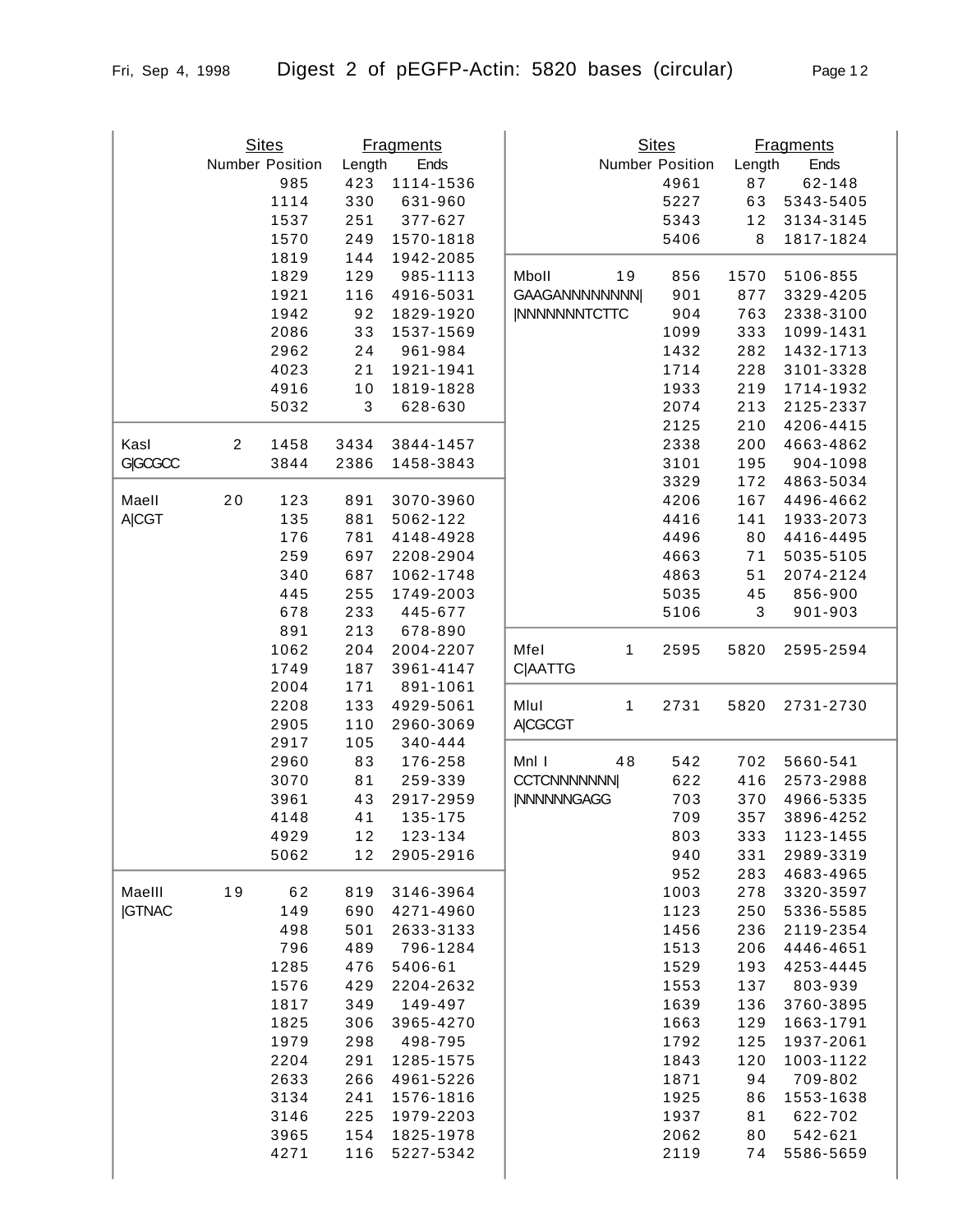|                    |                  | <b>Sites</b>    |                  | <b>Fragments</b> |                    |            | <b>Sites</b>    |                | <b>Fragments</b> |
|--------------------|------------------|-----------------|------------------|------------------|--------------------|------------|-----------------|----------------|------------------|
|                    |                  | Number Position | Length           | Ends             |                    |            | Number Position | Length         | Ends             |
|                    |                  | 2355            | 64               | 3696-3759        |                    |            | 1805            | 150            | 644-793          |
|                    |                  | 2401            | 63               | 2461-2523        |                    |            | 2261            | 129            | 971-1099         |
|                    |                  | 2461            | 60               | 2401-2460        |                    |            | 4282            | 30             | 614-643          |
|                    |                  | 2524            | 57               | 1456-1512        |                    |            |                 |                |                  |
|                    |                  | 2564            | 57               | 2062-2118        | MspA1 I            | $\sqrt{5}$ | 2118            | 2513           | 5425-2117        |
|                    |                  | 2573            | 54               | 1871-1924        | <b>CMG CKG</b>     |            | 3343            | 1229           | 3951-5179        |
|                    |                  | 2989            | 51               | 952-1002         |                    |            | 3951            | 1225           | 2118-3342        |
|                    |                  | 3320            | 51               | 1792-1842        |                    |            | 5180            | 608            | 3343-3950        |
|                    |                  | 3598            | 46               | 2355-2400        |                    |            | 5425            | 245            | 5180-5424        |
|                    |                  | 3604            | 40               | 2524-2563        |                    |            |                 |                |                  |
|                    |                  | 3628            | 40               | 3656-3695        | Mwol               | 43         | 91              | 1033           | 2039-3071        |
|                    |                  | 3634            | 31               | 4652-4682        | <b>GCNNNNNNNGC</b> |            | 213             | 576            | 831-1406         |
|                    |                  | 3641            | 28               | 1843-1870        |                    |            | 245             | 572            | 5145-5716        |
|                    |                  | 3644            | 24               | 1639-1662        |                    |            | 284             | 304            | 401-704          |
|                    |                  | 3656            | 24               | 1529-1552        |                    |            | 377             | 267            | 4288-4554        |
|                    |                  | 3696            | 24               | 3604-3627        |                    |            | 401             | 239            | 3173-3411        |
|                    |                  | 3760            | 16               | 1513-1528        |                    |            | 705             | 216            | 3620-3835        |
|                    |                  | 3896            | 12               | 940-951          |                    |            | 765             | 204            | 4742-4945        |
|                    |                  | 4253            | 12               | 1925-1936        |                    |            | 778             | 199            | 4946-5144        |
|                    |                  | 4446            | 12               | 3644-3655        |                    |            | 822             | 194            | 5717-90          |
|                    |                  | 4652            | 9                | 2564-2572        |                    |            | 831             | 187            | 4555-4741        |
|                    |                  | 4683            | $\boldsymbol{7}$ | 3634-3640        |                    |            | 1407            | 184            | 1760-1943        |
|                    |                  | 4966            | 6                | 3598-3603        |                    |            | 1412            | 139            | 3943-4081        |
|                    |                  | 5336            | $\,6$            | 703-708          |                    |            | 1416            | 122            | $91 - 212$       |
|                    |                  | 5586            | 6                | 3628-3633        |                    |            | 1433            | 121            | 1536-1656        |
|                    |                  | 5660            | 3                | 3641-3643        |                    |            | 1465            | 117            | 4088-4204        |
|                    |                  |                 |                  |                  |                    |            | 1536            | 103            | 1657-1759        |
| Mscl               | $\overline{c}$   | 2033            | 3926             | 3927-2032        |                    |            | 1657            | 95             | 1944-2038        |
| <b>TGG CCA</b>     |                  | 3927            | 1894             | 2033-3926        |                    |            | 1760            | 93             | 284-376          |
|                    |                  |                 |                  |                  |                    |            | 1944            | 84             | 3836-3919        |
| Msel               | 16               | $\bf 8$         | 1978             | 8-1985           |                    |            | 2039            | 83             | 4205-4287        |
| <b>T TAA</b>       |                  | 1986            | 1819             | 3169-4987        |                    |            | 3072            | 79             | 3535-3613        |
|                    |                  | 2546            | 769              | 5059-7           |                    |            | 3102            | 72             | 3412-3483        |
|                    |                  | 2607            | 560              | 1986-2545        |                    |            | 3129            | 71             | 1465-1535        |
|                    |                  | 2728            | 271              | 2898-3168        |                    |            | 3171            | 60             | 705-764          |
|                    |                  | 2749            | 121              | 2607-2727        |                    |            | 3173            | 51             | 3484-3534        |
|                    |                  | 2760            | 98               | 2800-2897        |                    |            | 3412            | 44             | 778-821          |
|                    |                  | 2772            | 61               | 2546-2606        |                    |            | 3484            | 42             | 3129-3170        |
|                    |                  | 2783            | 52               | 5007-5058        |                    |            | 3535            | 39             | 245-283          |
|                    |                  | 2800            | 21               | 2728-2748        |                    |            | 3614            | 32             | 213-244          |
|                    |                  | 2898            | 17               | 2783-2799        |                    |            | 3620            | 32             | 1433-1464        |
|                    |                  | 3169            | 14               | 4988-5001        |                    |            | 3836            | 30             | 3072-3101        |
|                    |                  | 4988            | 12               | 2760-2771        |                    |            | 3920            | 27             | 3102-3128        |
|                    |                  | 5002            | 11               | 2749-2759        |                    |            | 3943            | 24             | 377-400          |
|                    |                  | 5007            | 11               | 2772-2782        |                    |            | 4082            | 23             | 3920-3942        |
|                    |                  | 5059            | 5                | 5002-5006        |                    |            | 4088            | 17             | 1416-1432        |
|                    |                  |                 |                  |                  |                    |            | 4205            | 13             | 765-777          |
| MsI I              | $\boldsymbol{9}$ | 366             | 2021             | 2261-4281        |                    |            | 4288            | 9              | 822-830          |
| <b>CAYNN NNRTG</b> |                  | 614             | 1904             | 4282-365         |                    |            | 4555            | 6              | 4082-4087        |
|                    |                  | 644             | 705              | 1100-1804        |                    |            | 4742            | 6              | 3614-3619        |
|                    |                  | 794             | 456              | 1805-2260        |                    |            | 4946            | 5              | 1407-1411        |
|                    |                  | 971             | 248              | 366-613          |                    |            | 5145            | 4              | 1412-1415        |
|                    |                  | 1100            | 177              | 794-970          |                    |            | 5717            | $\overline{2}$ | 3171-3172        |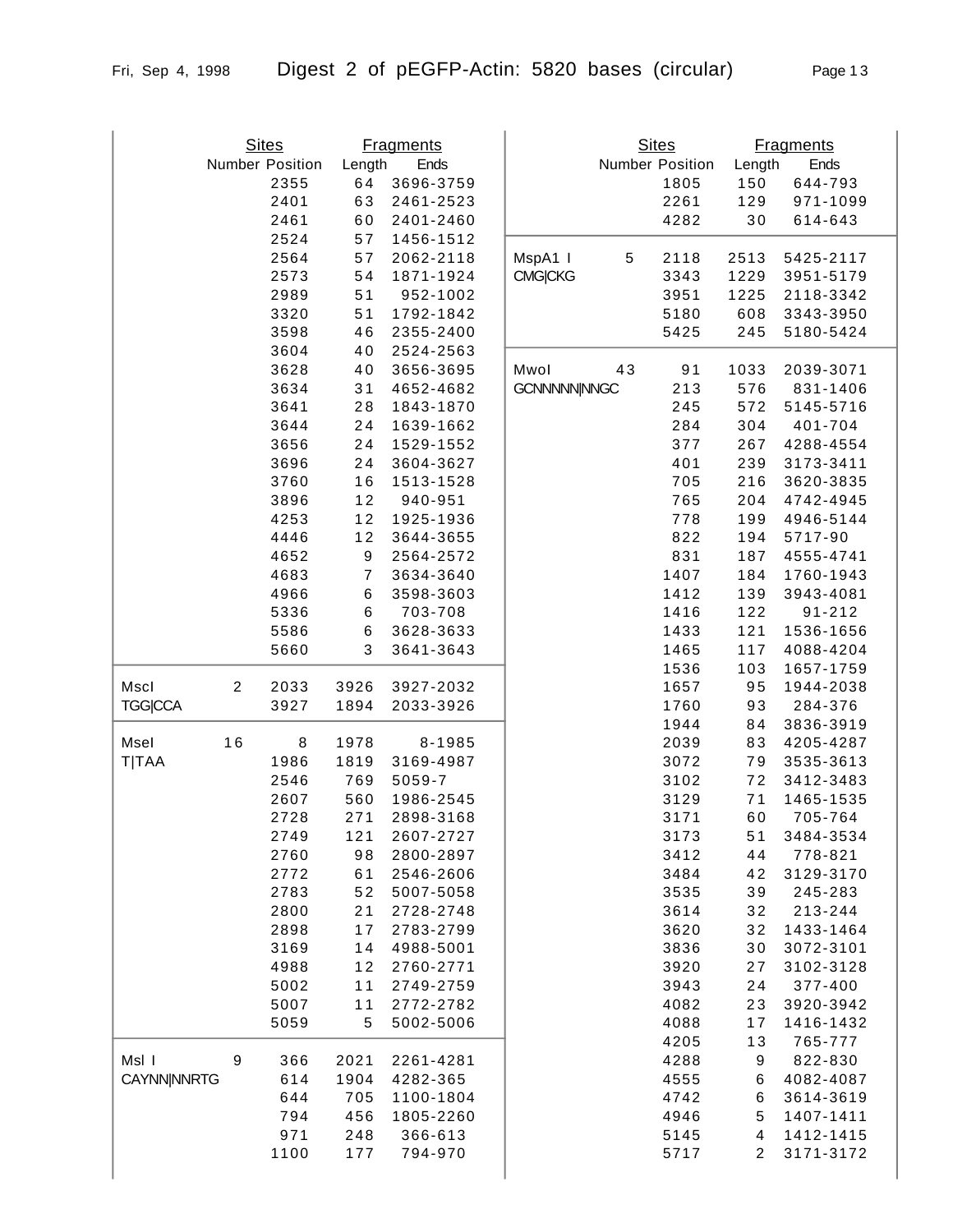| Page 14 |  |
|---------|--|
|         |  |
|         |  |

|                |                | <b>Sites</b><br>Number Position | Length | <b>Fragments</b><br>Ends |                |    | <b>Sites</b><br>Number Position | Length | <b>Fragments</b><br>Ends |
|----------------|----------------|---------------------------------|--------|--------------------------|----------------|----|---------------------------------|--------|--------------------------|
|                |                |                                 |        |                          |                |    | 3275                            | 91     | 3487-3577                |
| Nael           | 4              | 1408                            | 2598   | 4630-1407                |                |    | 3415                            | 84     | 1315-1398                |
| <b>GCC GGC</b> |                | 3064                            | 1656   | 1408-3063                |                |    | 3487                            | 72     | 3415-3486                |
|                |                | 4347                            | 1283   | 3064-4346                |                |    | 3578                            | 66     | 2200-2265                |
|                |                | 4630                            | 283    | 4347-4629                |                |    | 3719                            | 60     | 305-364                  |
|                |                |                                 |        |                          |                |    | 4064                            | 51     | 5767-5817                |
| Narl           | $\overline{c}$ | 1459                            | 3434   | 3845-1458                |                |    | 4250                            | 50     | 1871-1920                |
| <b>GGICGCC</b> |                | 3845                            | 2386   | 1459-3844                |                |    | 4281                            | 45     | 1270-1314                |
|                |                |                                 |        |                          |                |    | 4307                            | 42     | 2158-2199                |
| Ncil           | 9              | 643                             | 1951   | 1898-3848                |                |    | 4663                            | 31     | 4250-4280                |
| <b>CC SGG</b>  |                | 1297                            | 1077   | 5386-642                 |                |    | 5047                            | 30     | 850-879                  |
|                |                | 1432                            | 764    | 4622-5385                |                |    | 5767                            | 27     | 1720-1746                |
|                |                | 1433                            | 654    | 643-1296                 |                |    | 5818                            | 26     | 4281-4306                |
|                |                | 1898                            | 613    | 4009-4621                |                |    |                                 |        |                          |
|                |                | 3849                            | 465    | 1433-1897                | NlalV          | 29 | 468                             | 848    | 3881-4728                |
|                |                | 4009                            | 160    | 3849-4008                | <b>GGN NCC</b> |    | 651                             | 843    | 4853-5695                |
|                |                | 4622                            | 135    | 1297-1431                |                |    | 1189                            | 553    | 5735-467                 |
|                |                | 5386                            | 1      | 1432-1432                |                |    | 1390                            | 538    | 651-1188                 |
|                |                |                                 |        |                          |                |    | 1460                            | 518    | 2482-2999                |
| Ncol           | 4              | 361                             | 2962   | 612-3573                 |                |    | 1469                            | 389    | 3457-3845                |
| <b>C CATGG</b> |                | 612                             | 1904   | 4277-360                 |                |    | 1610                            | 227    | 1674-1900                |
|                |                | 3574                            | 703    | 3574-4276                |                |    | 1641                            | 213    | 1901-2113                |
|                |                |                                 |        |                          |                |    |                                 |        |                          |
|                |                | 4277                            | 251    | 361-611                  |                |    | 1674                            | 201    | 1189-1389                |
|                |                |                                 |        |                          |                |    | 1901                            | 191    | 3033-3223                |
| Ndel           | 1              | 235                             | 5820   | 235-234                  |                |    | 2114                            | 183    | 468-650                  |
| <b>CA TATG</b> |                |                                 |        |                          |                |    | 2257                            | 161    | 3224-3384                |
|                |                |                                 |        |                          |                |    | 2313                            | 143    | 2114-2256                |
| NgoMI          | 4              | 1406                            | 2598   | 4628-1405                |                |    | 2380                            | 141    | 1469-1609                |
| <b>GICCGGC</b> |                | 3062                            | 1656   | 1406-3061                |                |    | 2449                            | 79     | 4729-4807                |
|                |                | 4345                            | 1283   | 3062-4344                |                |    | 2482                            | 72     | 3385-3456                |
|                |                | 4628                            | 283    | 4345-4627                |                |    | 3000                            | 70     | 1390-1459                |
|                |                |                                 |        |                          |                |    | 3021                            | 69     | 2380-2448                |
| Nhel           | 1              | 592                             | 5820   | 592-591                  |                |    | 3033                            | 67     | 2313-2379                |
| <b>GICTAGC</b> |                |                                 |        |                          |                |    | 3224                            | 56     | 2257-2312                |
|                |                |                                 |        |                          |                |    | 3385                            | 45     | 4808-4852                |
| Nialli         | 31             | 305                             | 1009   | 2266-3274                |                |    | 3457                            | 39     | 5696-5734                |
| <b>CATG</b>    |                | 365                             | 720    | 5047-5766                |                |    | 3846                            | 35     | 3846-3880                |
|                |                | 616                             | 384    | 4663-5046                |                |    | 3881                            | 33     | 2449-2481                |
|                |                | 850                             | 356    | 4307-4662                |                |    | 4729                            | 33     | 1641-1673                |
|                |                | 880                             | 345    | 3719-4063                |                |    | 4808                            | 31     | 1610-1640                |
|                |                | 1075                            | 307    | 5818-304                 |                |    | 4853                            | 21     | 3000-3020                |
|                |                | 1270                            | 251    | 365-615                  |                |    | 5696                            | 12     | 3021-3032                |
|                |                | 1315                            | 237    | 1921-2157                |                |    | 5735                            | 9      | 1460-1468                |
|                |                | 1399                            | 234    | 616-849                  |                |    |                                 |        |                          |
|                |                | 1492                            | 195    | 1075-1269                | <b>Nsil</b>    | 3  | 3417                            | 3417   | 5820-3416                |
|                |                | 1597                            | 195    | 880-1074                 | <b>ATGCAIT</b> |    | 3489                            | 2331   | 3489-5819                |
|                |                | 1720                            | 186    | 4064-4249                |                |    | 5820                            | 72     | 3417-3488                |
|                |                | 1747                            | 141    | 3578-3718                |                |    |                                 |        |                          |
|                |                | 1871                            | 140    | 3275-3414                | <b>Nspl</b>    | 5  | 1399                            | 2016   | 1399-3414                |
|                |                | 1921                            | 124    | 1747-1870                | <b>RCATG Y</b> |    | 3415                            | 1517   | 4250-5766                |
|                |                | 2158                            | 123    | 1597-1719                |                |    | 3487                            | 1452   | 5767-1398                |
|                |                | 2200                            | 105    | 1492-1596                |                |    | 4250                            | 763    | 3487-4249                |
|                |                | 2266                            | 93     | 1399-1491                |                |    | 5767                            | 72     | 3415-3486                |
|                |                |                                 |        |                          |                |    |                                 |        |                          |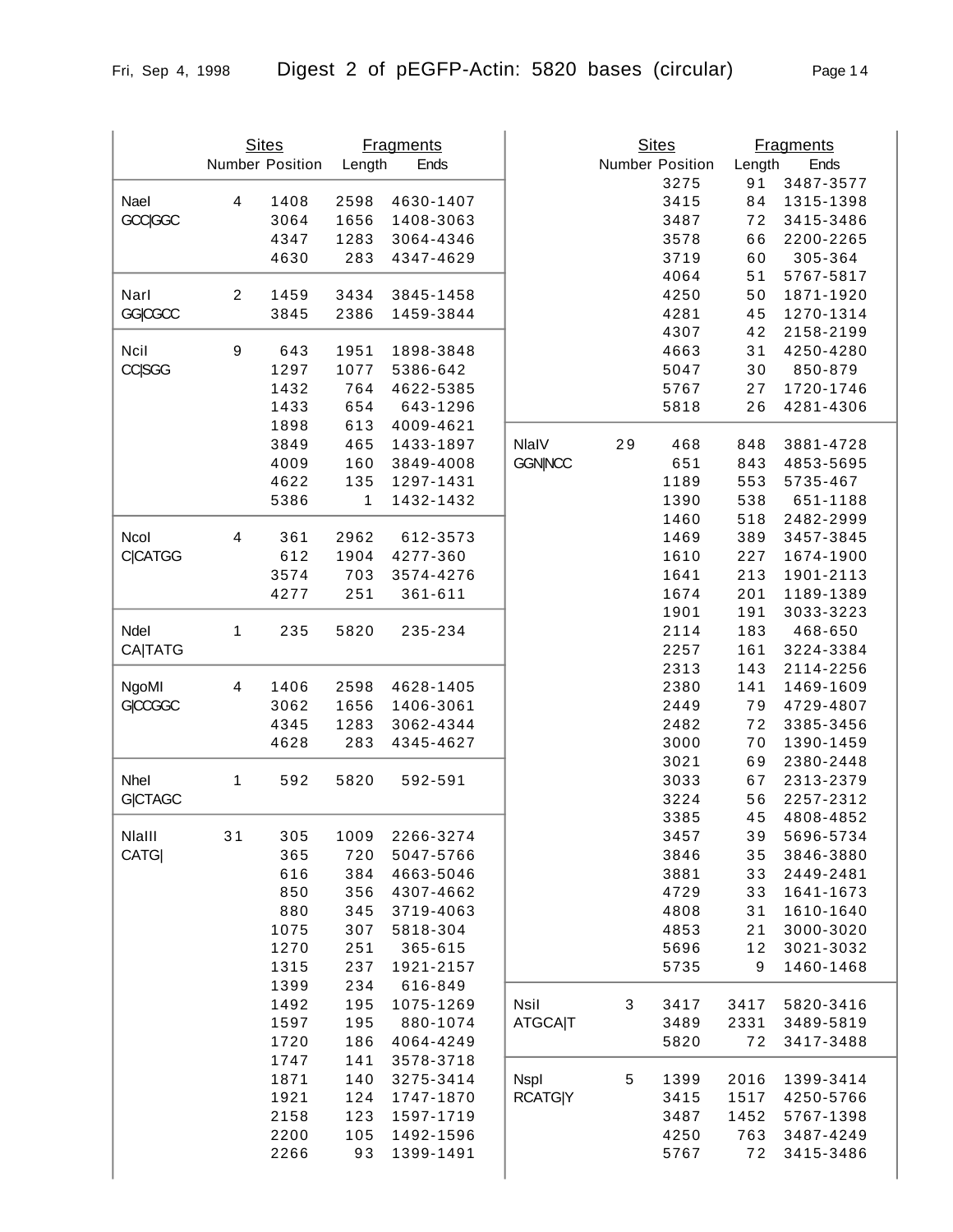| Page 1 |  |
|--------|--|
|        |  |
|        |  |

|                     |                | <b>Sites</b><br>Number Position | Length | <b>Fragments</b><br>Ends |                |              | <b>Sites</b><br>Number Position | Length | <b>Fragments</b><br>Ends |
|---------------------|----------------|---------------------------------|--------|--------------------------|----------------|--------------|---------------------------------|--------|--------------------------|
|                     |                |                                 |        |                          |                |              | 1340                            | 375    | 1923-2297                |
| Plel                | 10             | 405                             | 1182   | 3328-4509                |                |              | 1713                            | 373    | 1340-1712                |
| <b>GAGTCNNNNI</b>   |                | 1329                            | 924    | 405-1328                 |                |              | 1923                            | 359    | 4654-5012                |
| <b>INNNNNGACTC</b>  |                | 1805                            | 877    | 4510-5386                |                |              | 2298                            | 311    | 3705-4015                |
|                     |                | 2167                            | 838    | 5387-404                 |                |              | 2328                            | 210    | 1713-1922                |
|                     |                | 2449                            | 476    | 1329-1804                |                |              | 2334                            | 148    | 1113-1260                |
|                     |                | 2896                            | 447    | 2449-2895                |                |              | 2370                            | 81     | 4094-4174                |
|                     |                | 2904                            | 424    | 2904-3327                |                |              | 2418                            | 78     | 4184-4261                |
|                     |                | 3328                            | 362    | 1805-2166                |                |              | 2480                            | 78     | 5025-5102                |
|                     |                | 4510                            | 282    | 2167-2448                |                |              | 2489                            | 78     | 4016-4093                |
|                     |                | 5387                            | 8      | 2896-2903                |                |              | 2502                            | 75     | 5122-5196                |
|                     |                |                                 |        |                          |                |              | 3682                            | 62     | 2418-2479                |
| Ppu10 I             | 3              | 3413                            | 3417   | 5816-3412                |                |              | 3686                            | 48     | 2370-2417                |
| <b>A TGCAT</b>      |                | 3485                            | 2331   | 3485-5815                |                |              | 3705                            | 41     | 1299-1339                |
|                     |                | 5816                            | 72     | 3413-3484                |                |              | 4016                            | 38     | 1261-1298                |
|                     |                |                                 |        |                          |                |              | 4094                            | 36     | 2334-2369                |
| PpuMl               | 1              | 1900                            | 5820   | 1900-1899                |                |              | 4175                            | 30     | 2298-2327                |
| <b>RG GWCCY</b>     |                |                                 |        |                          |                |              | 4184                            | 19     | 3686-3704                |
|                     |                |                                 |        |                          |                |              | 4262                            | 16     | 4638-4653                |
| Pvull               | $\overline{2}$ | 3343                            | 5212   | 3951-3342                |                |              | 4638                            | 13     | 2489-2501                |
|                     |                | 3951                            | 608    | 3343-3950                |                |              | 4654                            | 12     | 5013-5024                |
| <b>CAG CTG</b>      |                |                                 |        |                          |                |              | 5013                            |        | 5111-5121                |
|                     |                |                                 |        |                          |                |              |                                 | 11     |                          |
| Rsal                | 16             | 220                             | 1889   | 4151-219                 |                |              | 5025                            | 9      | 2480-2488                |
| <b>GT AC</b>        |                | 245                             | 1791   | 2360-4150                |                |              | 5103                            | 9      | 4175-4183                |
|                     |                | 300                             | 502    | 541-1042                 |                |              | 5111                            | 8      | 5103-5110                |
|                     |                | 333                             | 439    | 1792-2230                |                |              | 5122                            | 6      | 2328-2333                |
|                     |                | 384                             | 282    | 1043-1324                |                |              | 5197                            | 4      | 3682-3685                |
|                     |                | 541                             | 231    | 1325-1555                |                |              |                                 |        |                          |
|                     |                | 1043                            | 192    | 1556-1747                | Sau96 I        | 17           | 84                              | 1409   | 2952-4360                |
|                     |                | 1325                            | 157    | 384-540                  | <b>G GNCC</b>  |              | 277                             | 961    | 4943-83                  |
|                     |                | 1556                            | 93     | 2267-2359                |                |              | 786                             | 547    | 1900-2446                |
|                     |                | 1748                            | 55     | 245-299                  |                |              | 1187                            | 509    | 277-785                  |
|                     |                | 1778                            | 51     | 333-383                  |                |              | 1270                            | 505    | 2447-2951                |
|                     |                | 1792                            | 36     | 2231-2266                |                |              | 1434                            | 445    | 4361-4805                |
|                     |                | 2231                            | 33     | 300-332                  |                |              | 1522                            | 401    | 786-1186                 |
|                     |                | 2267                            | 30     | 1748-1777                |                |              | 1672                            | 213    | 1672-1884                |
|                     |                | 2360                            | 25     | 220-244                  |                |              | 1885                            | 193    | 84-276                   |
|                     |                | 4151                            | 14     | 1778-1791                |                |              | 1900                            | 164    | 1270-1433                |
|                     |                |                                 |        |                          |                |              | 2447                            | 150    | 1522-1671                |
| Rsrll               | 1              | 4361                            | 5820   | 4361-4360                |                |              | 2952                            | 88     | 1434-1521                |
| <b>CG GWCCG</b>     |                |                                 |        |                          |                |              | 4361                            | 83     | 1187-1269                |
|                     |                |                                 |        |                          |                |              | 4806                            | 58     | 4852-4909                |
| Sal I               | 1              | 1379                            | 5820   | 1379-1378                |                |              | 4852                            | 46     | 4806-4851                |
| <b>G TCGAC</b>      |                |                                 |        |                          |                |              | 4910                            | 33     | 4910-4942                |
|                     |                |                                 |        |                          |                |              | 4943                            | 15     | 1885-1899                |
| Sapl                | 3              | 2057                            | 3478   | 4399-2056                |                |              |                                 |        |                          |
| <b>GCTCTTCN</b>     |                | 4189                            | 2132   | 2057-4188                | Scal           | $\mathbf{1}$ | 2360                            | 5820   | 2360-2359                |
| <b>INNNNGAAGAGC</b> |                | 4399                            | 210    | 4189-4398                | <b>AGT ACT</b> |              |                                 |        |                          |
|                     |                |                                 |        |                          |                |              |                                 |        |                          |
| Sau3AI              | 31             | 586                             | 1209   | 5197-585                 | ScrFI          | 36           | 91                              | 994    | 2387-3380                |
| <b>IGATC</b>        |                | 1113                            | 1180   | 2502-3681                | <b>CCINGG</b>  |              | 284                             | 472    | 4914-5385                |
|                     |                | 1261                            | 527    | 586-1112                 |                |              | 643                             | 396    | 3453-3848                |
|                     |                | 1299                            | 376    | 4262-4637                |                |              | 659                             | 390    | 4232-4621                |
|                     |                |                                 |        |                          |                |              |                                 |        |                          |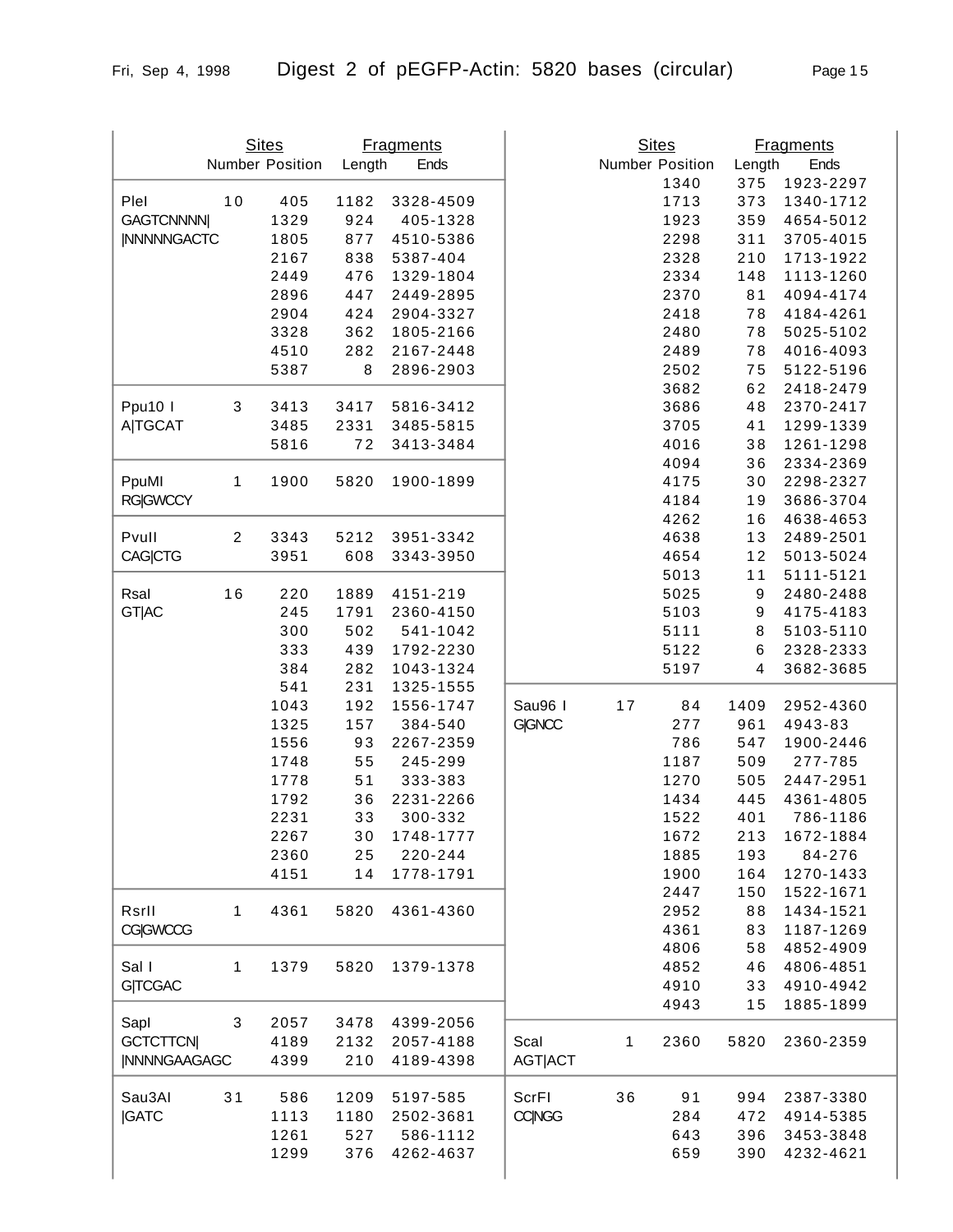Sites Fragments Number Position Length Ends

| es       |        | <b>Fragments</b> |                 |   | <b>Sites</b>           |        | <b>Fragments</b> |
|----------|--------|------------------|-----------------|---|------------------------|--------|------------------|
| Position | Length | Ends             |                 |   | <b>Number Position</b> | Length | Ends             |
| 784      | 359    | 284-642          |                 |   | 4208                   | 66     | 4208-4273        |
| 896      | 288    | 1472-1759        |                 |   | 4274                   | 64     | 4144-4207        |
| 971      | 272    | 1025-1296        |                 |   | 4483                   | 33     | 1548-1580        |
| 1025     | 223    | 4009-4231        |                 |   | 5666                   | 15     | 990-1004         |
| 1297     | 218    | 5386-5603        |                 |   |                        |        |                  |
| 1432     | 193    | 91-283           | Sfcl            | 4 | 1942                   | 2264   | 5498-1941        |
| 1433     | 189    | 4622-4810        | <b>C TRYAG</b>  |   | 3180                   | 2127   | 3180-5306        |
| 1465     | 173    | 5738-90          |                 |   | 5307                   | 1238   | 1942-3179        |
| 1472     | 160    | 3849-4008        |                 |   | 5498                   | 191    | 5307-5497        |
| 1760     | 135    | 1297-1431        |                 |   |                        |        |                  |
| 1889     | 129    | 1760-1888        | Sfil            | 1 | 3620                   | 5820   | 3620-3619        |
| 1898     | 125    | 659-783          | GGCCNNNN NGGCC  |   |                        |        |                  |
| 2012     | 121    | 2150-2270        |                 |   |                        |        |                  |
| 2057     | 121    | 5617-5737        | Smal            | 1 | 1433                   | 5820   | 1433-1432        |
| 2087     | 114    | 1898-2011        | <b>CCC</b>  GGG |   |                        |        |                  |
| 2150     | 112    | 784-895          |                 |   |                        |        |                  |
| 2271     | 103    | 4811-4913        | SnaBI           | 1 | 341                    | 5820   | 341-340          |
| 2309     | 78     | 2309-2386        | <b>TAC GTA</b>  |   |                        |        |                  |
| 2387     | 75     | 896-970          |                 |   |                        |        |                  |
| 3381     | 63     | 2087-2149        | Sphl            | 3 | 3415                   | 4985   | 4250-3414        |
| 3436     | 55     | 3381-3435        | <b>GCATGIC</b>  |   | 3487                   | 763    | 3487-4249        |

|                           | 1472 | 160              | 3849-4008 |                       |                | 5498 | 191   | 5307-5497 |
|---------------------------|------|------------------|-----------|-----------------------|----------------|------|-------|-----------|
|                           | 1760 | 135              | 1297-1431 |                       |                |      |       |           |
|                           | 1889 | 129              | 1760-1888 | Sfil                  | $\mathbf{1}$   | 3620 | 5820  | 3620-3619 |
|                           | 1898 | 125              | 659-783   | <b>GGCCNNNNINGGCC</b> |                |      |       |           |
|                           | 2012 | 121              | 2150-2270 |                       |                |      |       |           |
|                           | 2057 | 121              | 5617-5737 | Smal                  | 1              | 1433 | 5820  | 1433-1432 |
|                           | 2087 | 114              | 1898-2011 | <b>CCCIGGG</b>        |                |      |       |           |
|                           | 2150 | 112              | 784-895   |                       |                |      |       |           |
|                           | 2271 | 103              | 4811-4913 | SnaBl                 | 1              | 341  | 5820  | 341-340   |
|                           | 2309 | 78               | 2309-2386 | <b>TAC GTA</b>        |                |      |       |           |
|                           | 2387 | 75               | 896-970   |                       |                |      |       |           |
|                           | 3381 | 63               | 2087-2149 | Sphl                  | 3              | 3415 | 4985  | 4250-3414 |
|                           | 3436 | 55               | 3381-3435 | <b>GCATGIC</b>        |                | 3487 | 763   | 3487-4249 |
|                           | 3453 | 54               | 971-1024  |                       |                | 4250 | 72    | 3415-3486 |
|                           | 3849 | 45               | 2012-2056 |                       |                |      |       |           |
|                           | 4009 | 38               | 2271-2308 | Sspl                  | $\overline{2}$ | 2753 | 5267  | 3306-2752 |
|                           | 4232 | 32               | 1433-1464 | AAT ATT               |                | 3306 | 553   | 2753-3305 |
|                           | 4622 | 30               | 2057-2086 |                       |                |      |       |           |
|                           | 4811 | 17               | 3436-3452 | Stul                  | 1              | 3666 | 5820  | 3666-3665 |
|                           | 4914 | 16               | 643-658   | <b>AGG CCT</b>        |                |      |       |           |
|                           | 5386 | 13               | 5604-5616 |                       |                |      |       |           |
|                           | 5604 | $\boldsymbol{9}$ | 1889-1897 | Styl                  | $\overline{7}$ | 361  | 1888  | 1686-3573 |
|                           | 5617 | 7                | 1465-1471 | <b>C CWWGG</b>        |                | 612  | 1499  | 4682-360  |
|                           | 5738 | 1                | 1432-1432 |                       |                | 1686 | 1074  | 612-1685  |
|                           |      |                  |           |                       |                | 3574 | 610   | 3667-4276 |
| SexAl<br>1                | 3434 | 5820             | 3434-3433 |                       |                | 3667 | 405   | 4277-4681 |
| <b>A CCWGGT</b>           |      |                  |           |                       |                | 4277 | 251   | 361-611   |
| SfaNI<br>21               | 358  | 1183             | 4483-5665 |                       |                | 4682 | 93    | 3574-3666 |
| <b>GCATCNNNNNI</b>        | 712  | 763              | 2661-3423 | Tail                  | 20             | 126  | 891   | 3073-3963 |
| <b>INNNNNNNNGATGC 990</b> |      | 512              | 5666-357  | ACGT                  |                | 138  | 881   | 5065-125  |
|                           | 1005 | 384              | 2277-2660 |                       |                | 179  | 781   | 4151-4931 |
|                           | 1104 | 369              | 1809-2177 |                       |                | 262  | 697   | 2211-2907 |
|                           | 1414 | 354              | 358-711   |                       |                | 343  | 687   | 1065-1751 |
|                           | 1548 | 310              | 1104-1413 |                       |                | 448  | 255   | 1752-2006 |
|                           | 1581 | 307              | 3496-3802 |                       |                | 681  | 233   | 448-680   |
|                           | 1809 | 278              | 712-989   |                       |                | 894  | 213   | 681-893   |
|                           | 2178 | 255              | 3803-4057 |                       |                | 1065 | 204   | 2007-2210 |
|                           | 2277 | 228              | 1581-1808 |                       |                | 1752 | 187   | 3964-4150 |
|                           | 2661 | 209              | 4274-4482 |                       |                | 2007 | $171$ | 894-1064  |
|                           | 3424 | 134              | 1414-1547 |                       |                | 2211 | 133   | 4932-5064 |
|                           | 3496 | 99               | 2178-2276 |                       |                | 2908 | 110   | 2963-3072 |
|                           | 3803 | 99               | 1005-1103 |                       |                | 2920 | 105   | 343-447   |
|                           | 4058 | 86               | 4058-4143 |                       |                | 2963 | 83    | 179-261   |
|                           | 4144 | 72               | 3424-3495 |                       |                | 3073 | 81    | 262-342   |
|                           |      |                  |           |                       |                |      |       |           |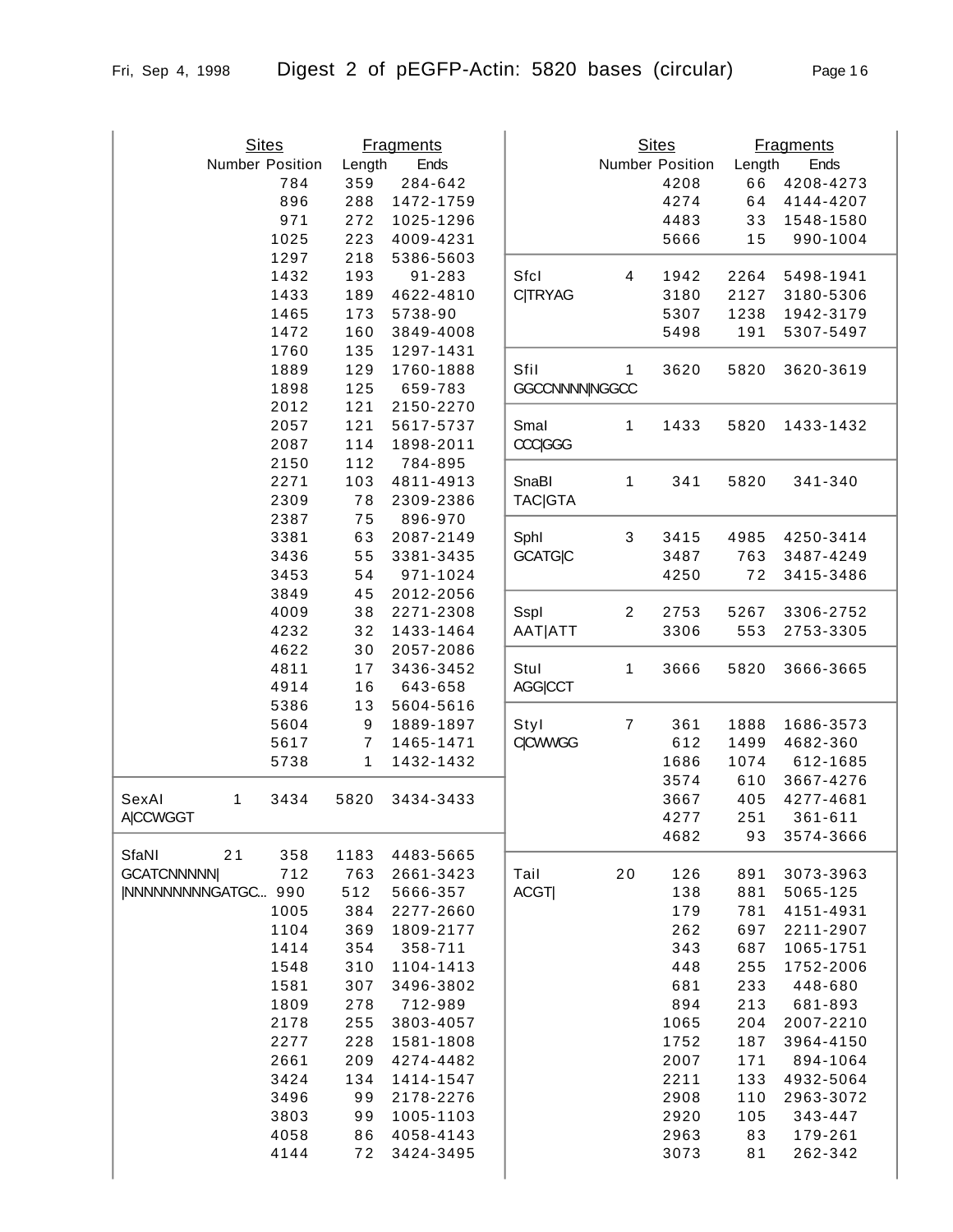|               |    | <b>Sites</b>    |            | <b>Fragments</b>       |                      |                | <b>Sites</b>    |                           | <b>Fragments</b> |
|---------------|----|-----------------|------------|------------------------|----------------------|----------------|-----------------|---------------------------|------------------|
|               |    | Number Position | Length     | Ends                   |                      |                | Number Position | Length                    | Ends             |
|               |    | 3964            | 43         | 2920-2962              |                      |                | 5148            | 30                        | 1630-1659        |
|               |    | 4151            | 41         | 138-178                |                      |                | 5354            | $\overline{7}$            | 1137-1143        |
|               |    | 4932            | 12         | 126-137                |                      |                | 5357            | $\ensuremath{\mathsf{3}}$ | 5354-5356        |
|               |    | 5065            | 12         | 2908-2919              |                      |                | 5422            | 3                         | 1195-1197        |
| Taql          | 20 | 663             | 975        | 2019-2993              | Tsp45 I              | $10$           | 796             | 2345                      | 4271-795         |
| <b>T CGA</b>  |    | 957             | 838        | 4827-5664              | <b>JGTSAC</b>        |                | 1285            | 930                       | 2204-3133        |
|               |    | 984             | 818        | 5665-662               |                      |                | 1576            | 831                       | 3134-3964        |
|               |    | 999             | 691        | 2994-3684              |                      |                | 1817            | 489                       | 796-1284         |
|               |    | 1128            | 456        | 1563-2018              |                      |                | 1825            | 306                       | 3965-4270        |
|               |    | 1345            | 294        | 663-956                |                      |                | 1979            | 291                       | 1285-1575        |
|               |    | 1380            | 273        | 3685-3957              |                      |                | 2204            | 241                       | 1576-1816        |
|               |    | 1563            | 255        | 4572-4826              |                      |                | 3134            | 225                       | 1979-2203        |
|               |    | 2019            | 217        | 1128-1344              |                      |                | 3965            | 154                       | 1825-1978        |
|               |    | 2994            | 191        | 4336-4526              |                      |                | 4271            | 8                         | 1817-1824        |
|               |    | 3685            | 183        | 1380-1562              |                      |                |                 |                           |                  |
|               |    | 3958            | 162        | 4174-4335              | Tsp509               | $10$           | 19              | 2576                      | 19-2594          |
|               |    | 4114            | 156        | 3958-4113              | <b>JAATT</b>         |                | 2595            | 1418                      | 3585-5002        |
|               |    | 4138            | 129        | 999-1127               |                      |                | 2659            | 836                       | 5003-18          |
|               |    | 4174            | 45         | 4527-4571              |                      |                | 2737            | 647                       | 2774-3420        |
|               |    | 4336            | 36         | 4138-4173              |                      |                | 2763            | 92                        | 3493-3584        |
|               |    | 4527            | 35         | 1345-1379              |                      |                | 2774            | 78                        | 2659-2736        |
|               |    | 4572            | 27         | 957-983                |                      |                | 3421            | 72                        | 3421-3492        |
|               |    | 4827            | 24         | 4114-4137              |                      |                | 3493            | 64                        | 2595-2658        |
|               |    | 5665            | 15         | 984-998                |                      |                | 3585            | 26                        | 2737-2762        |
|               |    |                 |            |                        |                      |                | 5003            | 11                        | 2763-2773        |
| Tfil          | 6  | 1502            | 2828       | 1502-4329              |                      |                |                 |                           |                  |
| G AWTC        |    | 4330            | 1533       | 5789-1501              | <b>TspRI</b>         | 10             | 827             | 1283                      | 2691-3973        |
|               |    | 4464            | 1178       | 4611-5788              | <b>CAGTGNN</b>       |                | 1801            | 1279                      | 5368-826         |
|               |    | 4574            | 134        | 4330-4463              | <b>CACTGNN</b>       |                | 1840            | 1110                      | 3974-5083        |
|               |    | 4611            | 110        | 4464-4573              |                      |                | 2247            | 974                       | 827-1800         |
|               |    | 5789            | 37         | 4574-4610              |                      |                | 2308            | 407                       | 1840-2246        |
|               |    |                 |            |                        |                      |                | 2691            | 383                       | 2308-2690        |
| Tsel          | 24 | 772             | 1170       | 5422-771               |                      |                | 3974            | 271                       | 5084-5354        |
| <b>G CWGC</b> |    | 853             | 665        | 3140-3804              |                      |                | 5084            | 61                        | 2247-2307        |
|               |    | 1137            | 519        | 2621-3139              |                      |                | 5355            | 39                        | 1801-1839        |
|               |    | 1144            | 503        | 2118-2620              |                      |                | 5368            | 13                        | 5355-5367        |
|               |    | 1195            | 453        | 4469-4921              |                      |                |                 |                           |                  |
|               |    | 1198            | 432        | 1198-1629              | Tth111               | $\overline{c}$ | 1823            | 3680                      | 3963-1822        |
|               |    | 1630<br>1660    | 387        | 4082-4468<br>1660-2038 | <b>GACN NNGTC</b>    |                | 3963            | 2140                      | 1823-3962        |
|               |    | 2039            | 379        |                        | Xbal                 |                | 2492            |                           |                  |
|               |    | 2074            | 284<br>226 | 853-1136<br>4922-5147  |                      | 1              |                 | 5820                      | 2492-2491        |
|               |    | 2118            | 206        | 5148-5353              | <b>T CTAGA</b>       |                |                 |                           |                  |
|               |    | 2621            | 101        | 3805-3905              | Xcml                 | $\overline{2}$ | 1879            | 5646                      | 2053-1878        |
|               |    | 3140            | 93         | 3989-4081              | CCANNNNN NNNNTGG2053 |                |                 | 174                       | 1879-2052        |
|               |    | 3805            | 81         | 772-852                |                      |                |                 |                           |                  |
|               |    | 3906            | 65         | 5357-5421              | Xhol                 | 1              | 1344            | 5820                      | 1344-1343        |
|               |    | 3948            | 51         | 1144-1194              | <b>C TCGAG</b>       |                |                 |                           |                  |
|               |    | 3989            | 44         | 2074-2117              |                      |                |                 |                           |                  |
|               |    | 4082            | 42         | 3906-3947              | Xmal                 | 1              | 1431            | 5820                      | 1431-1430        |
|               |    | 4469            | 41         | 3948-3988              | <b>CCCGGG</b>        |                |                 |                           |                  |
|               |    | 4922            | 35         | 2039-2073              |                      |                |                 |                           |                  |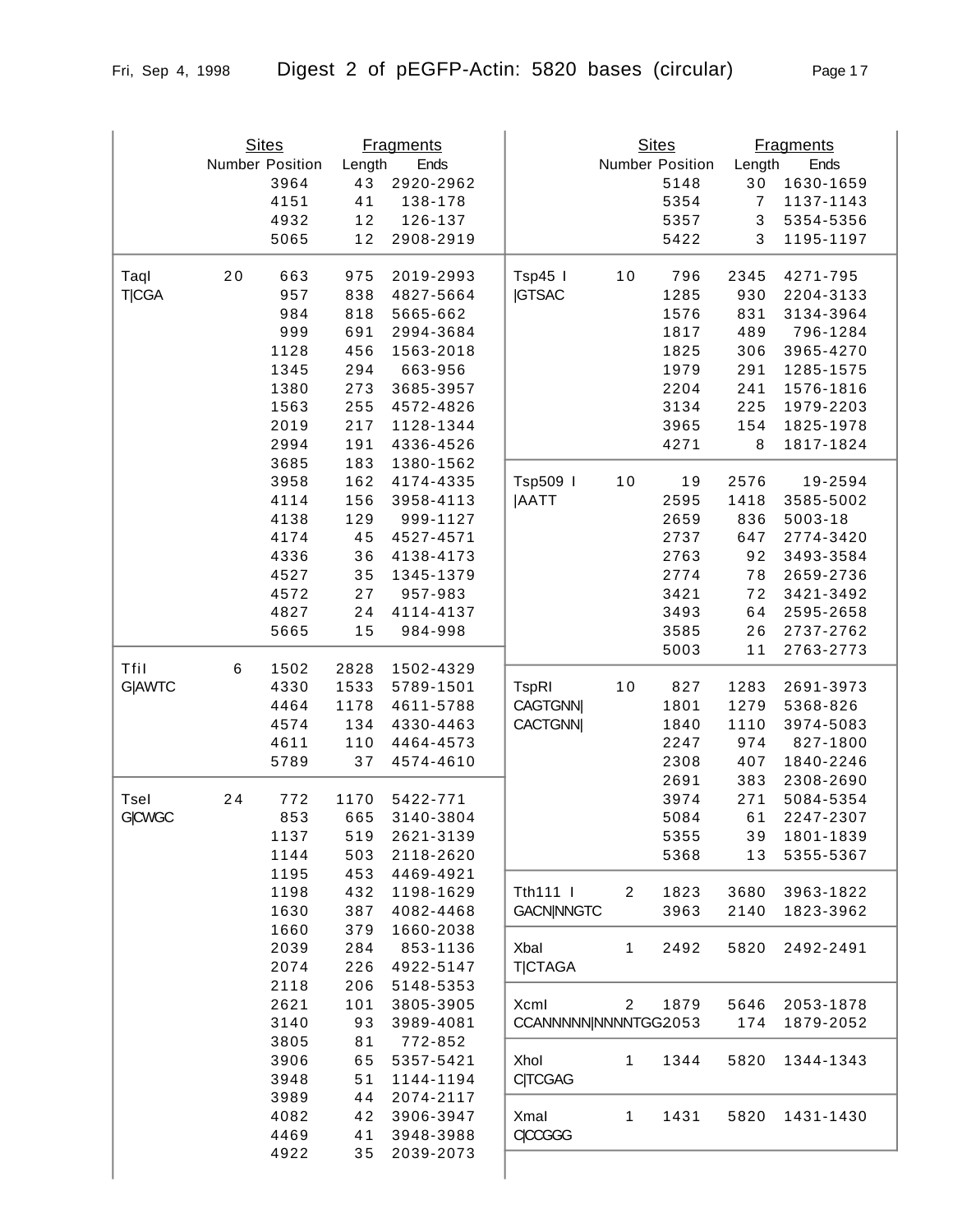|               |                 | <b>Sites</b> | <b>Fragments</b> |                        |                      | <b>Sites</b>    |      | <b>Fragments</b> |             |
|---------------|-----------------|--------------|------------------|------------------------|----------------------|-----------------|------|------------------|-------------|
|               | Number Position |              | Length<br>Ends   |                        |                      | Number Position |      | Ends<br>Length   |             |
|               |                 | 3964         | 43               | 2920-2962              |                      |                 | 5148 | 30               | 1630-1659   |
|               |                 | 4151         | 41               | 138-178                |                      |                 | 5354 | $\overline{7}$   | 1137-1143   |
|               |                 | 4932         | 12               | 126-137                |                      |                 | 5357 | 3                | 5354-5356   |
|               |                 | 5065         | 12               | 2908-2919              |                      |                 | 5422 | 3                | 1195-1197   |
| Taql          | 20              | 663          | 975              | 2019-2993              | Tsp45 I              | 10              | 796  | 2345             | 4271-795    |
| <b>T</b>  CGA |                 | 957          | 838              | 4827-5664              | <b>IGTSAC</b>        |                 | 1285 | 930              | 2204-3133   |
|               |                 | 984          | 818              | 5665-662               |                      |                 | 1576 | 831              | 3134-3964   |
|               |                 | 999          | 691              | 2994-3684              |                      |                 | 1817 | 489              | 796-1284    |
|               |                 | 1128         | 456              | 1563-2018              |                      |                 | 1825 | 306              | 3965-4270   |
|               |                 | 1345         | 294              | 663-956                |                      |                 | 1979 | 291              | 1285-1575   |
|               |                 | 1380         | 273              | 3685-3957              |                      |                 | 2204 | 241              | 1576-1816   |
|               |                 | 1563         | 255              | 4572-4826              |                      |                 | 3134 | 225              | 1979-2203   |
|               |                 | 2019         | 217              | 1128-1344              |                      |                 | 3965 | 154              | 1825-1978   |
|               |                 | 2994         | 191              | 4336-4526              |                      |                 | 4271 | 8                | 1817-1824   |
|               |                 | 3685         | 183              | 1380-1562              |                      |                 |      |                  |             |
|               |                 | 3958         | 162              | 4174-4335              | Tsp509               | 10              | 19   | 2576             | 19-2594     |
|               |                 | 4114         | 156              | 3958-4113              | <b>JAATT</b>         |                 | 2595 | 1418             | 3585-5002   |
|               |                 | 4138         | 129              | 999-1127               |                      |                 | 2659 | 836              | $5003 - 18$ |
|               |                 | 4174         | 45               | 4527-4571              |                      |                 | 2737 | 647              | 2774-3420   |
|               |                 | 4336         | 36               | 4138-4173              |                      |                 | 2763 | 92               | 3493-3584   |
|               |                 | 4527         | 35               | 1345-1379              |                      |                 | 2774 | 78               | 2659-2736   |
|               |                 | 4572         | 27               | 957-983                |                      |                 | 3421 | 72               | 3421-3492   |
|               |                 | 4827         | 24               | 4114-4137              |                      |                 | 3493 | 64               | 2595-2658   |
|               |                 | 5665         | 15               | 984-998                |                      |                 | 3585 | 26               | 2737-2762   |
|               |                 |              |                  |                        |                      |                 | 5003 | 11               | 2763-2773   |
| Tfil          | 6               | 1502         | 2828             | 1502-4329              |                      |                 |      |                  |             |
| G AWTC        |                 | 4330         | 1533             | 5789-1501              | <b>TspRI</b>         | $10$            | 827  | 1283             | 2691-3973   |
|               |                 | 4464         | 1178             | 4611-5788              | <b>CAGTGNN</b>       |                 | 1801 | 1279             | 5368-826    |
|               |                 | 4574         | 134              | 4330-4463              | <b>CACTGNN</b>       |                 | 1840 | 1110             | 3974-5083   |
|               |                 | 4611         | 110              | 4464-4573              |                      |                 | 2247 | 974              | 827-1800    |
|               |                 | 5789         | 37               | 4574-4610              |                      |                 | 2308 | 407              | 1840-2246   |
|               |                 |              |                  |                        |                      |                 | 2691 | 383              | 2308-2690   |
| Tsel          | 24              | 772          | 1170             | 5422-771               |                      |                 | 3974 | 271              | 5084-5354   |
| <b>G CWGC</b> |                 | 853          | 665              | 3140-3804              |                      |                 | 5084 | 61               | 2247-2307   |
|               |                 | 1137         | 519              | 2621-3139              |                      |                 | 5355 | 39               | 1801-1839   |
|               |                 | 1144         | 503              | 2118-2620              |                      |                 | 5368 | 13               | 5355-5367   |
|               |                 | 1195         | 453              | 4469-4921              |                      |                 |      |                  |             |
|               |                 | 1198         | 432              | 1198-1629              | Tth111               | 2               | 1823 | 3680             | 3963-1822   |
|               |                 | 1630<br>1660 | 387<br>379       | 4082-4468<br>1660-2038 | <b>GACN NNGTC</b>    |                 | 3963 | 2140             | 1823-3962   |
|               |                 | 2039         | 284              | 853-1136               | Xbal                 | 1               | 2492 | 5820             | 2492-2491   |
|               |                 | 2074         | 226              | 4922-5147              | <b>T CTAGA</b>       |                 |      |                  |             |
|               |                 | 2118         | 206              | 5148-5353              |                      |                 |      |                  |             |
|               |                 | 2621         | 101              | 3805-3905              | Xcml                 | $\overline{2}$  | 1879 | 5646             | 2053-1878   |
|               |                 | 3140         | 93               | 3989-4081              | CCANNNNN NNNNTGG2053 |                 |      | 174              | 1879-2052   |
|               |                 | 3805         | 81               | 772-852                |                      |                 |      |                  |             |
|               |                 | 3906         | 65               | 5357-5421              | Xhol                 | 1               | 1344 | 5820             | 1344-1343   |
|               |                 | 3948         | 51               | 1144-1194              | <b>C TCGAG</b>       |                 |      |                  |             |
|               |                 | 3989         | 44               | 2074-2117              |                      |                 |      |                  |             |
|               |                 | 4082         | 42               | 3906-3947              | Xmal                 | 1               | 1431 | 5820             | 1431-1430   |
|               |                 | 4469         | 41               | 3948-3988              | CICCGGG              |                 |      |                  |             |
|               |                 | 4922         | 35               | 2039-2073              |                      |                 |      |                  |             |